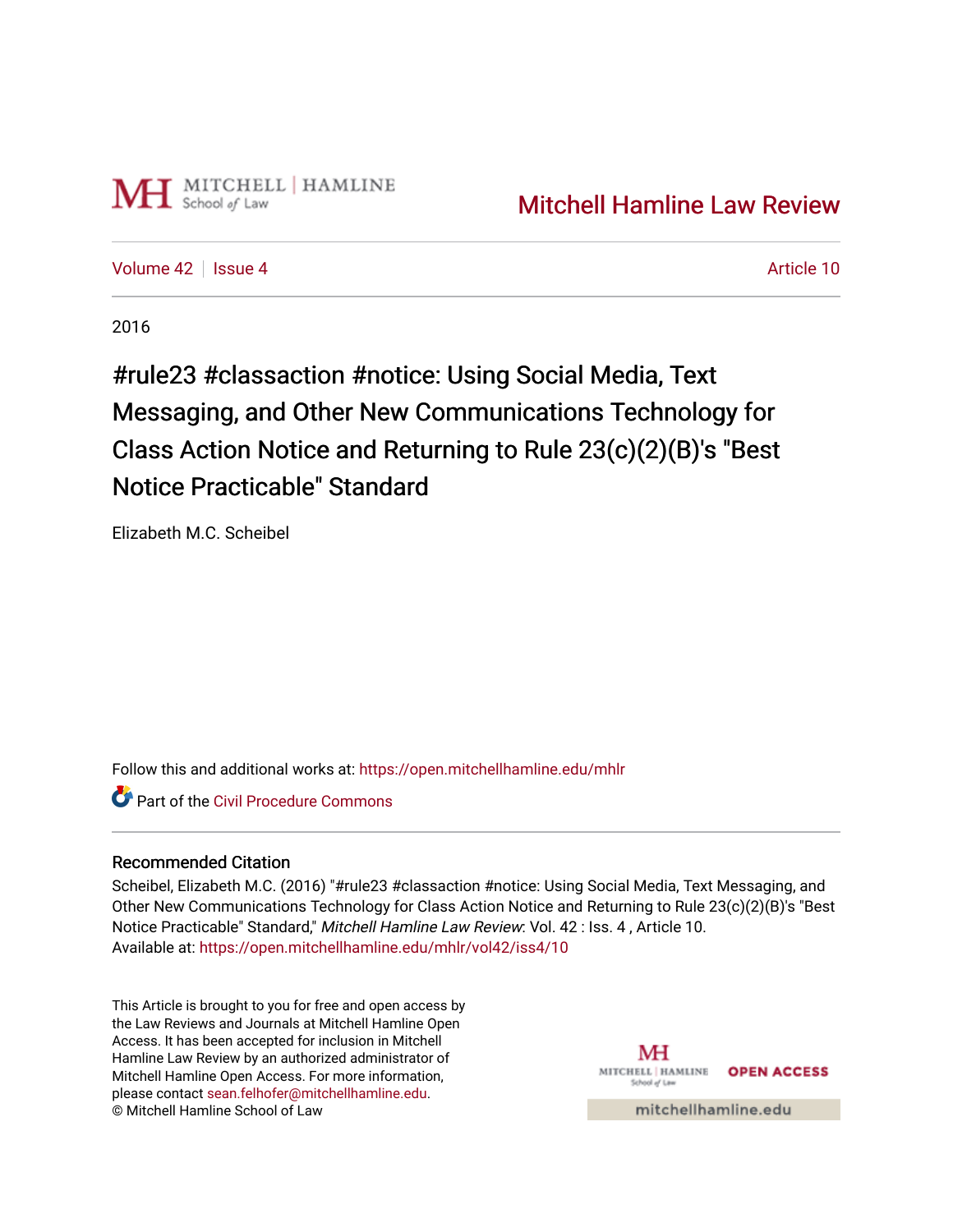# **#RULE23 #CLASSACTION #NOTICE: USING SOCIAL MEDIA, TEXT MESSAGING, AND OTHER NEW COMMUNICATIONS TECHNOLOGY FOR CLASS ACTION NOTICE AND RETURNING TO RULE 23(C)(2)(B)'S "BEST NOTICE PRACTICABLE" STANDARD**

Elizabeth M.C. Scheibel†

| L    |                                                                  |  |  |
|------|------------------------------------------------------------------|--|--|
| H.   | HISTORY OF CLASS ACTION NOTICE UNDER RULE                        |  |  |
|      |                                                                  |  |  |
|      | A. Introduction to Class Action Notice and Its Constitutional    |  |  |
|      |                                                                  |  |  |
|      | В.                                                               |  |  |
|      |                                                                  |  |  |
| III. |                                                                  |  |  |
|      | A.                                                               |  |  |
|      | Use of Newer Communication Technologies in Class Action<br>В.    |  |  |
|      |                                                                  |  |  |
|      |                                                                  |  |  |
|      |                                                                  |  |  |
|      |                                                                  |  |  |
| IV.  | DOES RULE $23(C)(2)(B)$ REQUIRE USE OF NEWER                     |  |  |
|      | TECHNOLOGIES LIKE SOCIAL MEDIA?  1356                            |  |  |
|      | Rule $23(c)(2)(B)$ , by Its Plain Language, Often Requires<br>A. |  |  |
|      | Use of Newer Communications Technologies  1356                   |  |  |
|      | B. Courts Do Not Adequately Assess Notice Plans Under Rule       |  |  |
|      |                                                                  |  |  |
|      | 1. Meaningful Measurements of Best Notice Are Lacking. 1358      |  |  |

 <sup>†</sup> J.D. Candidate, Mitchell Hamline School of Law, 2017; M.L.I.S., St. Catherine University, 2011; B.A., English, Macalester College, 2005. The author wishes to thank Heidi Silton and her colleagues at Lockridge Grindal Nauen P.L.L.P. for introducing her to class actions and this topic. The author also wishes to thank her excellent family for loving books and being particular about grammar. Gratitude is also due in huge amounts to Nick, for similarly huge amounts of love, patience, and reality checks. You are my favorite.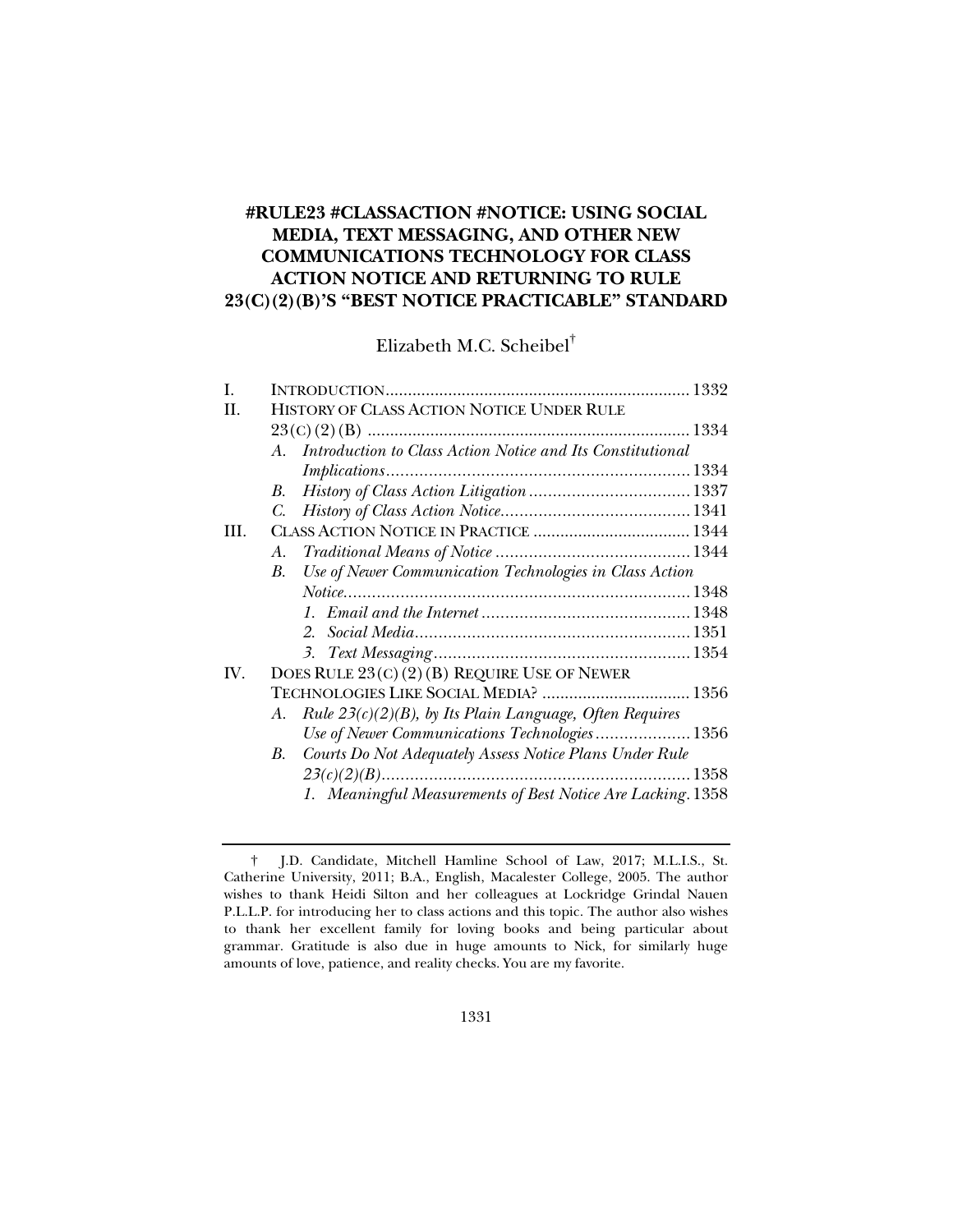# 1332 MITCHELL HAMLINE LAW REVIEW [Vol. 42:1331

|    | 2. Courts Must More Actively Police Notice Instead of |                                                          |  |
|----|-------------------------------------------------------|----------------------------------------------------------|--|
|    |                                                       | Leaving the Adequacy of Notice Up to Class Counsel  1359 |  |
| V. |                                                       |                                                          |  |

### I. INTRODUCTION

The "best notice that is practicable under the circumstances" standard in Federal Rule of Civil Procedure  $23(c)(2)(B)$  is often a source of disagreement between parties, or between a party and the court, in class action litigation.<sup>1</sup> Over time, some agreement, or at least some standard practices, regarding communication methods have evolved: mail and print publication are the traditional means of effecting notice.<sup>2</sup> However, as this Comment will argue, in a society where many, even most, people use the internet and other newer communication technologies,<sup>3</sup> those traditional practices do not necessarily meet the standard as articulated in the rule. $^\text{4}$  Courts often seem to rely principally on precedent when determining what constitutes adequate notice<sup>5</sup> instead of focusing on the language of the rule, which, by specifically pointing to "the circumstances," suggests that the standard of "best notice practicable" is different in each case.<sup>6</sup> While compliance with Rule  $23(c)(2)(B)$  may seem like a minor procedural issue, compliance is in fact critical: a class member's constitutional rights can be violated if notice is ineffective or inappropriate in the circumstances.<sup>7</sup> For this reason, courts must adhere more thoughtfully and faithfully to Rule  $23(c)(2)(B)$ 's "best notice that is practicable under the circumstances" standard.

 <sup>1.</sup> *See, e.g.*, Bauer v. Kraft Foods Glob., Inc., 277 F.R.D. 558, 564 (W.D. Wis. 2012) (certifying the class and setting a deadline for the parties to settle disagreements about the proposed notice); Jermyn v. Best Buy Stores, L.P., No. 08 Civ. 00214(CM), 2010 WL 5187746, at \*4–9 (S.D.N.Y. Dec. 6, 2010) (describing and entering order regarding defendant's objections to plaintiff's proposed notice plan).

 <sup>2.</sup> NEWBERG ON CLASS ACTIONS § 8:30, Westlaw (database updated Sept. 2015); *see infra* Section III.A.

 <sup>3.</sup> *See infra* Section III.B.

 <sup>4.</sup> *See infra* Part IV.

 <sup>5.</sup> *See infra* Part III.

 <sup>6.</sup> *See infra* Section IV.A.

 <sup>7.</sup> *See infra* Section II.C.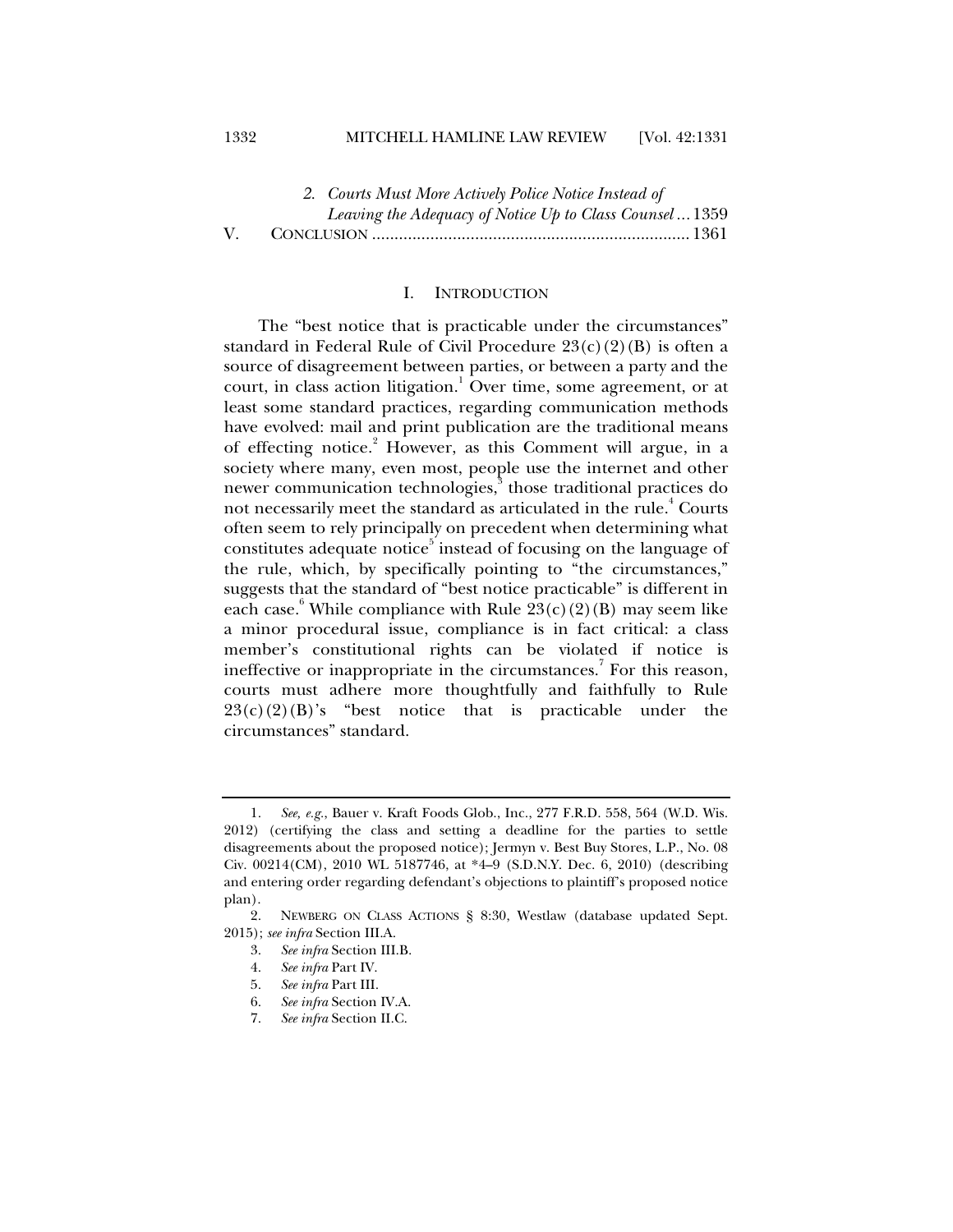The issue of courts' comfort with the communication technologies of today's world was highlighted in a series of court orders trying to resolve disputes over notice in *Mark v. Gawker*  Media LLC.<sup>8</sup> This case generated much interest in the legal world for allowing the use of social media sites or accounts for notice in a collective action, which is not the same as a class action.<sup>10</sup> However, the arguments of the parties and the orders of the court illustrate the competing views on the proper role of new communication technologies in class action notice. While the *Gawker* court ultimately denied class certification and granted summary judgment to the defendants, $\frac{11}{11}$  the allowance of notice via social media may be influential in future class actions.

 <sup>8.</sup> Mark v. Gawker Media LLC, No. 13 Civ. 04347, 2015 WL 2330274, at \*1–2 (S.D.N.Y. Apr. 10, 2015) (approving notice through social media with the limitations that plaintiffs must "unfollow" potential plaintiffs who do not respond on Twitter by a deadline and must not "friend" potential plaintiffs on Facebook); Mark v. Gawker Media LLC, No. 13 Civ. 04347, 2015 WL 2330079, at \*1–2 (S.D.N.Y. Mar. 5, 2015) (rejecting plaintiff's notice plan because of overbreadth and an appearance of attempting to punish Gawker rather than to provide notice, including rejecting postings on certain Reddit and Tumblr pages and general tweets or public postings on Twitter, Facebook, and LinkedIn); Mark v. Gawker Media LLC, No. 13 Civ. 04347, at \*2 (S.D.N.Y. Feb. 13, 2015) (denying any request by plaintiffs to provide notice through media additional to those already approved, such as through Xbox live); Mark v. Gawker Media LLC, No. 13 Civ. 04347, 2014 WL 5557489, at \*3–7 (S.D.N.Y. Nov. 3, 2014) (granting conditional certification and court-authorized notice, including finding that posting notice on Gawker's website and blogs would be overbroad, but allowing use of social media because "the vast majority [of potential collective members] likely have at least one such account," and directing the parties to submit a plan for proposed social media postings and any disputes about them).

 <sup>9.</sup> *See* Y. Peter Kang, *Gawker Interns Can Notify Class of Lawsuit Via Social Media*, LAW360 (Apr. 13, 2015, 3:53 PM), http://www.law360.com /articles/642415/gawker-interns-can-notify-class-of-lawsuit-via-social-media; Shari Claire Lewis, *Tech Tools Are Increasingly Used to Disseminate Notice; Internet Issues/Social Media*, N.Y. L.J., Feb. 17, 2015, LEXIS.

 <sup>10.</sup> *See* SAM J. SMITH & CHRISTINE M. JALBERT, CERTIFICATION—216(B) COLLECTIVE ACTIONS V. RULE 23 CLASS ACTIONS & ENTERPRISE COVERAGE UNDER THE FLSA 1–23 (2011), http://www.americanbar.org/content/dam/aba /administrative/labor\_law/meetings/2011/ac2011/084.authcheckdam.pdf (describing the certification process for each type of action and noting differences

between them). 11. Mark v. Gawker Media LLC, No. 13 Civ. 04347, 2016 WL 1271064 (S.D.N.Y. Mar. 29, 2016).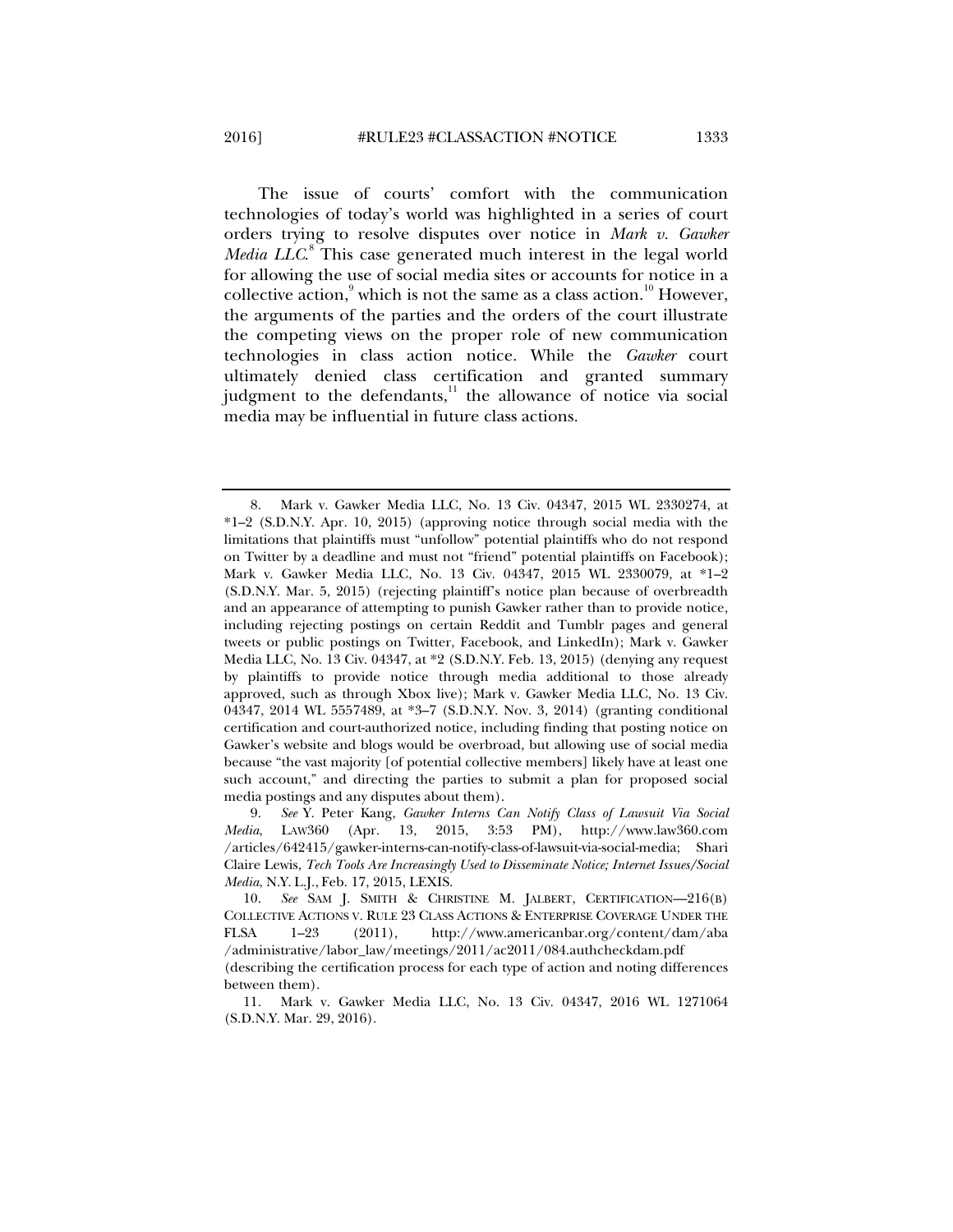This Comment will first introduce class action notice, $12$  then summarize the history of class actions in general<sup>13</sup> and of class action notice under Rule  $23(c)(2)(B)^{14}$  in order to highlight the issues of justice and constitutional rights implicated by class action notice. This Comment will then review courts' sanction and use of what is here categorized as "traditional," or pre-internet, means of notice under Rule 23—namely, physical mail, print newspaper publication, television, and radio.<sup>15</sup> Then, courts' use of more current means of notice will be reviewed, from the older and more common technologies of email and websites $16$  to the newer and less common means of social media<sup>17</sup> and text messaging.<sup>18</sup> This Comment will then discuss the implications of notice practices in today's world in terms of compliance with Rule  $23(c)(2)(B)$ 's "best notice that is practicable under the circumstances" standard, concluding that the language and history of Rule  $23(c)(2)(B)$ , in connection with constitutional due process imperatives, require courts to use newer communication technology methods in most cases and to explicitly base all notice scheme decisions on the standard given in Rule  $23(c)(2)(B)$ 's language.<sup>19</sup> Additionally, courts must be more active in evaluating notice plans and protecting the constitutional rights of class members.<sup>20</sup>

#### II. HISTORY OF CLASS ACTION NOTICE UNDER RULE  $23(C)(2)(B)$

# *A. Introduction to Class Action Notice and Its Constitutional Implications*

Before reviewing the history of class actions and class action notice, it is helpful to have an understanding of what class actions are and how they implicate constitutional rights. Class actions are a unique subset of litigation: litigating as a class does not give parties any substantive rights,<sup>21</sup> but instead puts them on a procedural path

 <sup>12.</sup> *See infra* Section II.A.

 <sup>13.</sup> *See infra* Section II.B.

 <sup>14.</sup> *See infra* Section II.C.

 <sup>15.</sup> *See infra* Section III.A.

 <sup>16.</sup> *See infra* Section III.B.1.

 <sup>17.</sup> *See infra* Section III.B.2.

 <sup>18.</sup> *See infra* Section III.B.3.

 <sup>19.</sup> *See infra* Section IV.A.

 <sup>20.</sup> *See infra* Section IV.B.

 <sup>21. 7</sup>A CHARLES ALAN WRIGHT ET AL., FEDERAL PRACTICE AND PROCEDURE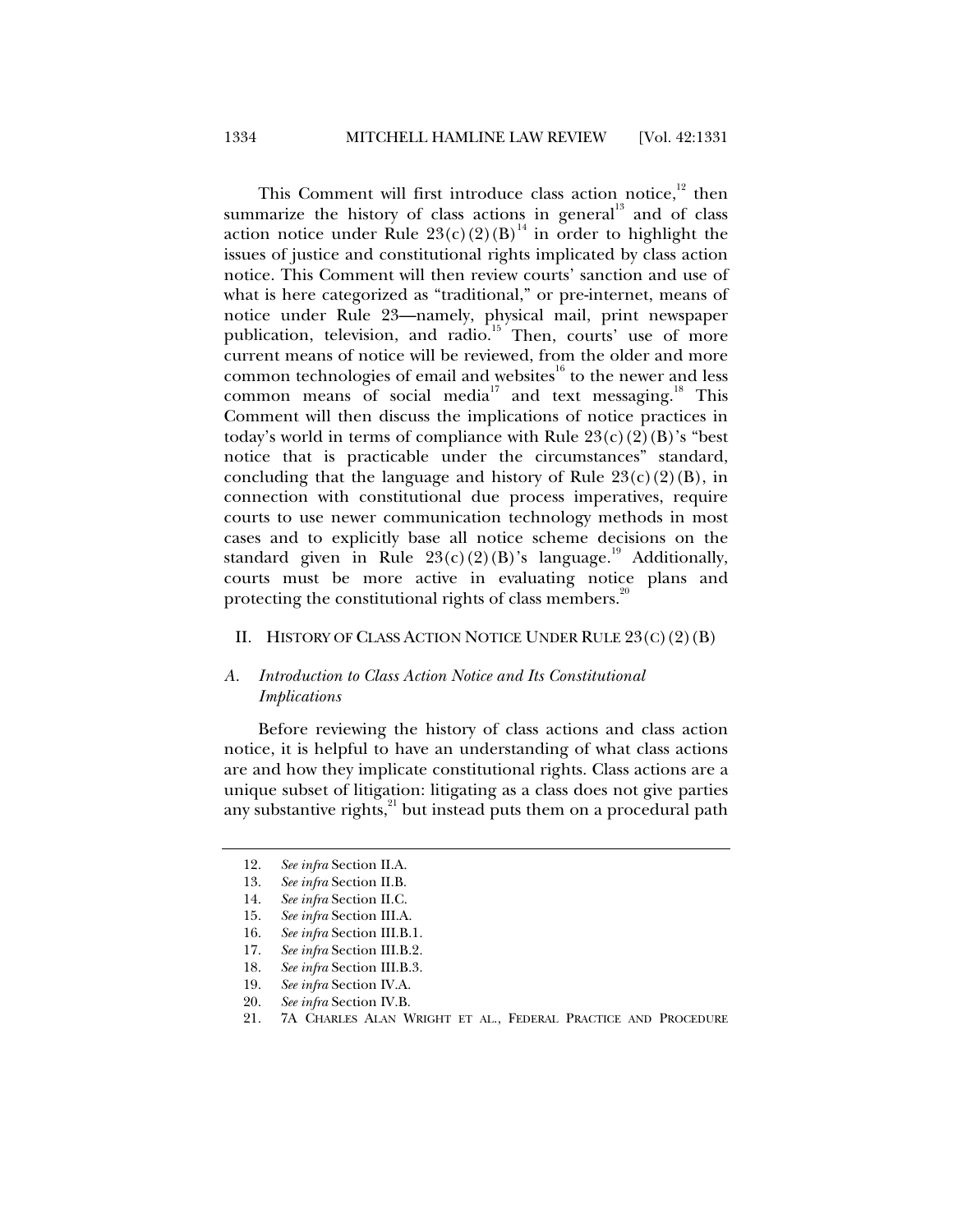with steps in addition to those in litigation between individuals, such as certification<sup>22</sup> and notice.<sup>23</sup>

Federal Rule of Civil Procedure 23 sets forth specialized rules for class action litigation.<sup>24</sup> Class actions allow "[o]ne or more members of a class [to] sue or be sued as representative parties."<sup>25</sup> One of the unique aspects of class action litigation is notice to class members, as given in Rule  $23(c)(2)(B)$ : "For any class certified under Rule  $23(b)(3)$ , the court must direct to class members the best notice that is practicable under the circumstances, including individual notice to all members who can be identified through reasonable effort."<sup>26</sup> The rule goes on to detail what the notice must state, including "the binding effect of a class judgment on the members under Rule  $23(c)(3)$ ."<sup>27</sup>

The subdivision referred to in Rule  $23(c)(2)(B)$ ,  $23(b)(3)$ , became the only classes for which notice is mandatory.<sup>28</sup> These actions "are money damages class actions."<sup>29</sup> Rule  $23(b)(3)$  gives the requirements to maintain one of the three types of class actions; in addition to the prerequisites given in  $23(a)$ , for a class action under  $(b)(3)$ , it must be the case that "questions of law or fact common to class members predominate over any questions affecting only individual members, and that a class action is superior to other available methods for fairly and efficiently adjudicating the controversy."<sup>30</sup> The "best notice practicable" language—which the court *must* do for  $23(b)(3)$  class actions—contrasts with the rule for  $23(b)(1)$  and (2) class actions, in which "the court *may* direct *appropriate* notice to the class."<sup>31</sup>

 28. *See infra* notes 69–88 and accompanying text (explaining 1966 and 2003 amendments to Rule 23 that resulted in the promulgation of Rule  $23(c)(2)(B)$ .

 29. WILLIAM B. RUBENSTEIN, NEWBERG ON CLASS ACTIONS § 4:47, Westlaw (database updated Dec. 2015).

30. FED. R. CIV. P. 23(b)(3).

 31. FED. R. CIV. P. 23(c)(2)(A) (emphasis added); *see also* RUBENSTEIN*, supra* note 29, § 8:1 (mapping Rule 23's notice provisions).

<sup>§ 1755,</sup> Westlaw (database updated Apr. 2015).

<sup>22.</sup> FED. R. CIV. P.  $23(c)(1)$ .

 <sup>23.</sup> FED. R. CIV. P. 23(c)(2).

 <sup>24.</sup> FED. R. CIV. P. 23.

 <sup>25.</sup> FED. R. CIV. P. 23(a).

 <sup>26.</sup> FED. R. CIV. P. 23(c)(2)(B).

<sup>27.</sup> FED. R. CIV. P.  $23(c)(2)(B)(vi)$ . Such a judgment must "include and specify or describe those to whom the Rule  $23(c)(2)$  notice was directed, who have not requested exclusion, and whom the court finds to be class members." FED. R. CIV. P.  $23(c)(3)(B)$ .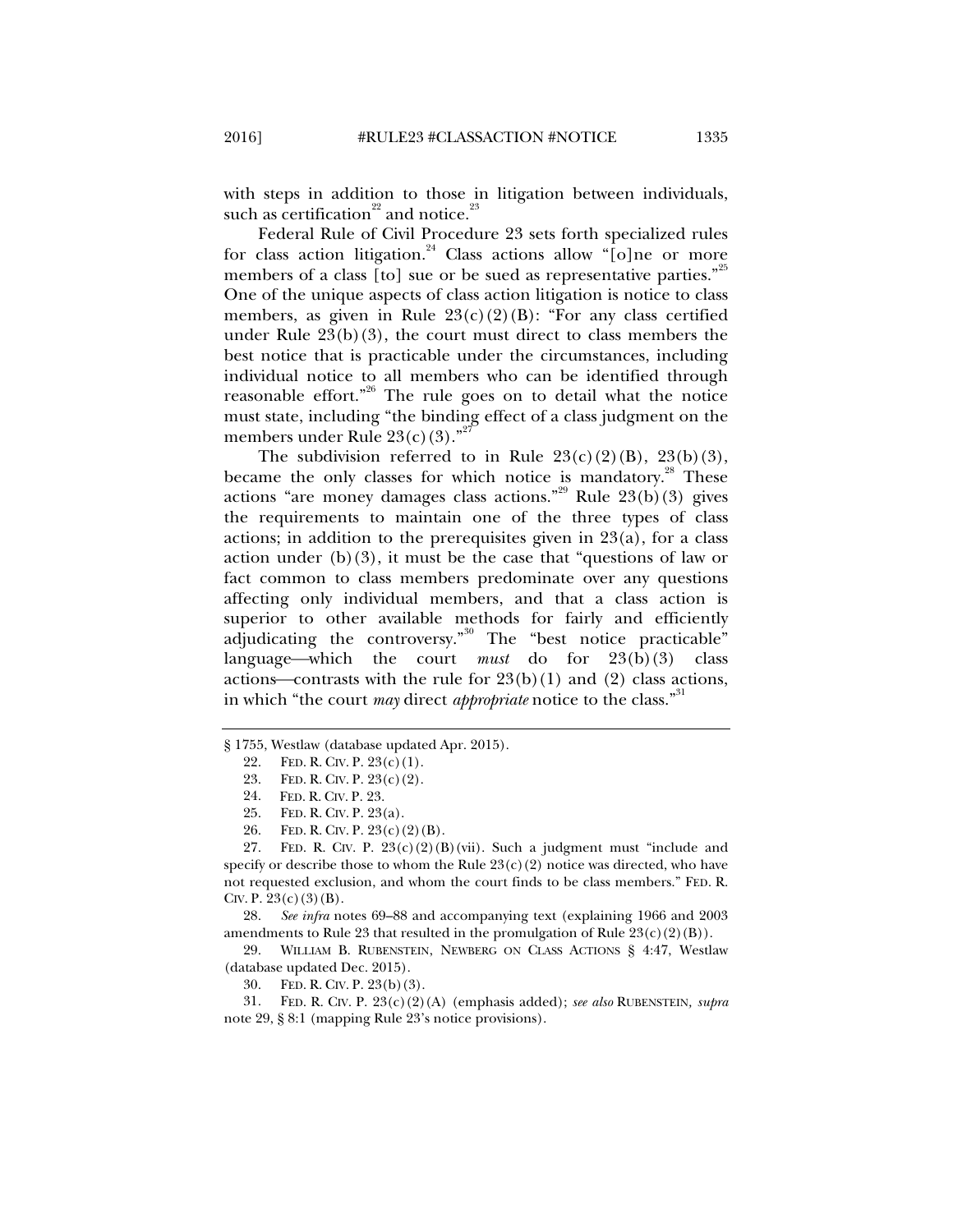This Comment only examines notice under  $23(c)(2)(B)$ . However, many of the same issues discussed here—especially complying with constitutional due process requirements through notice—would be relevant to a court weighing whether to use its discretionary power to direct notice, as well as what would constitute "appropriate" notice. Class actions can also occur in state courts, even when class members are non-residents, and state court rules covering notice are usually very similar to, or even the same as, the federal rule; $32$  class actions under state court rules are also beyond the scope of this Comment.

Notice in class actions is particularly important because of notice's constitutional implications. The Fifth Amendment provides that "[n]o person shall . . . be deprived of life, liberty, or property, without due process of law<sup>333</sup> and the Fourteenth Amendment provides that "[n]o State shall . . . deprive any person of life, liberty, or property, without due process of law."<sup>34</sup> Judgments and settlements in class actions bind the entire class,<sup>35</sup> even if a class member never knew of the litigation.<sup>36</sup> This seems to undermine the member's constitutional due process rights:

Because the Constitution's due process clauses are generally construed to assure that an individual's legally protected rights cannot be adjudicated without providing her with a day in court, there would seem to exist at least a prima facie conflict between the dictates of procedural due process and the collectivist goals of the class action procedure.<sup>37</sup>

ABA PUBLISHING, AM. BAR ASS'N, FIFTY-STATE SURVEY: 2014–2015: THE LAW OF CLASS ACTION ix (Elizabeth J. Cabraser & Fabrice Vincent eds., 2015).

 <sup>33.</sup> U.S. CONST. amend. V.

 <sup>34.</sup> U.S. CONST. amend. XIV, § 1.

 <sup>35.</sup> Smith v. Bayer Corp., 564 U.S. 299, 315 (2011) ("Neither a proposed class action nor a rejected class action may bind nonparties. What does have this effect is a class action approved under Rule 23.").

 <sup>36.</sup> *See, e.g.*, Moralez v. Whole Foods Mkt., Inc., 897 F. Supp. 2d 987, 1000 (N.D. Cal. 2012) ("Due process does not require that a class member actually receive notice.").

 <sup>37.</sup> MARTIN H. REDISH, WHOLESALE JUSTICE: CONSTITUTIONAL DEMOCRACY AND THE PROBLEM OF THE CLASS ACTION LAWSUIT 135 (2009) (footnote omitted); 7AA CHARLES ALAN WRIGHT ET AL., FEDERAL PRACTICE AND PROCEDURE § 1789.1 (3d ed.), Westlaw (database updated Apr. 2015).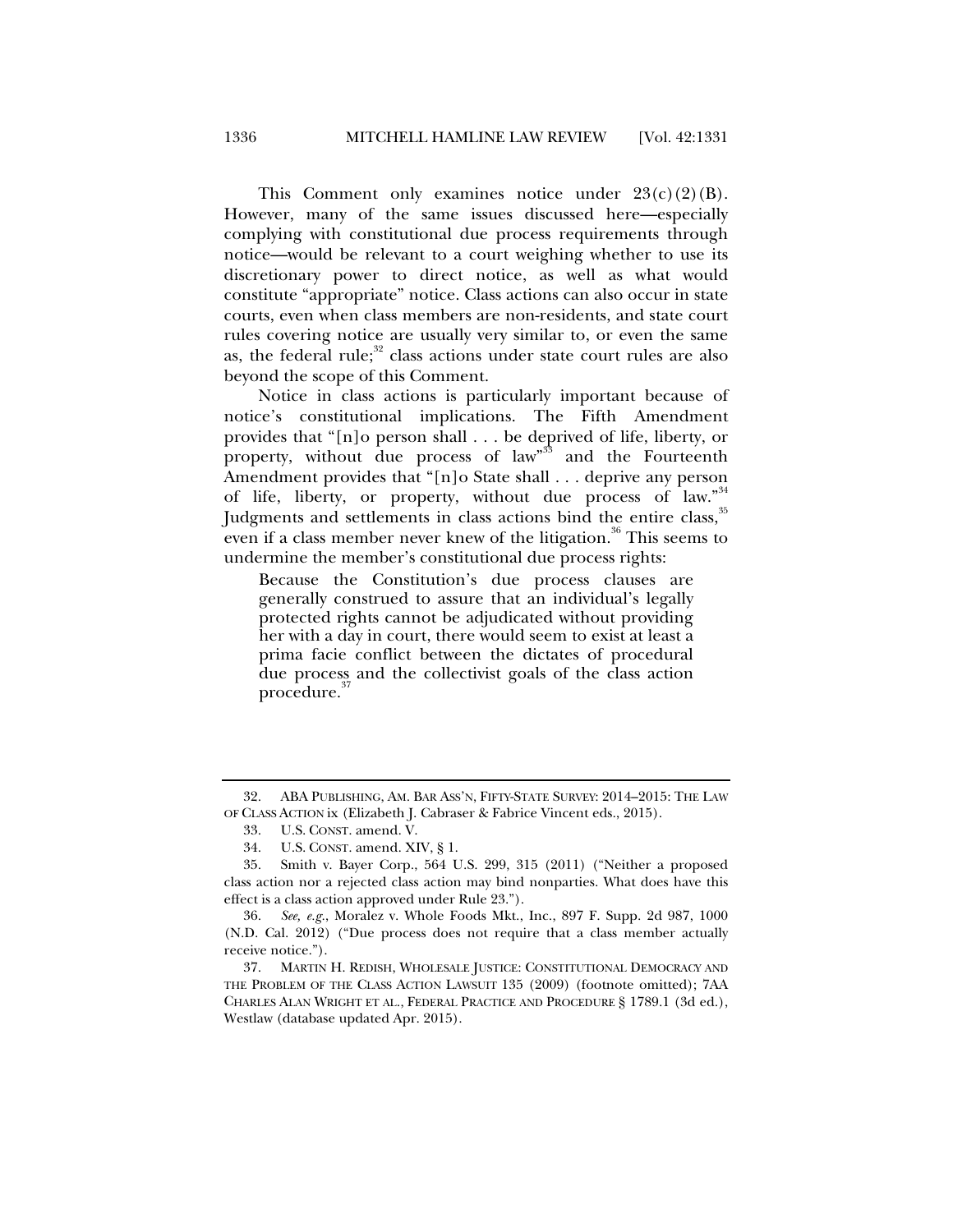This grounding in constitutional rights is critical to the history of the class action, and specifically to the use of class notice, as a procedural mechanism.

# *B. History of Class Action Litigation*

While this Comment will not give an extensive history of class action litigation, a brief history to supplement the introduction above<sup>38</sup> is helpful in understanding that the constitutional due process issues implicated in class action notice techniques—who may be in the litigation and who may be bound—are the issues that have plagued class action jurisprudence since the beginning.

The idea of group litigation has a long history: while "it would be a mistake to speak of an unbroken and unified eight-century tradition," there are medieval English antecedents of group litigation, the understanding of which require understanding the social context and ideas about representation.<sup>39</sup> More directly, the modern class action can be traced to seventeenth century English legal developments.40 Further developments in legal procedure in England continued the attempt to address issues of practicality—for example, issues of judicial resources created by many suits centered on the same facts and justice, and, in cases involving groups of litigants, issues of whether to bind parties whose interests were affected by a case.<sup>41</sup> By the early nineteenth century, though "developed on an *ad hoc* basis, rather than from one general uniform principle," "the pressure of one set of rigid rules and principles . . . and practical concerns . . . forged a relief valve and the class action device was thus activated."<sup>42</sup>

U.S. Supreme Court Justice Joseph Story was instrumental in incorporating class action suits into the legal system in the United

 <sup>38.</sup> *See supra* Section II.A.

 <sup>39.</sup> STEPHEN C. YEAZELL, FROM MEDIEVAL GROUP LITIGATION TO THE MODERN CLASS ACTION 38–40 (1987) (footnote omitted).

 <sup>40.</sup> William Weiner & Delphine Szyndrowski, *The Class Action, from the English Bill of Peace to Federal Rule of Civil Procedure 23: Is There a Common Thread?*, 8 WHITTIER L. REV. 935, 936 (1987) (discussing the Bill of Peace, which gave litigants an option outside of rigid joinder rules); *see also* YEAZELL, *supra* note 39, at 24–25 (discussing the usual conclusions of scholars and lawyers about the history of the modern class action, and arguing that ending the inquiry at the seventeenth century for its origins "form[s] an incomplete and deceptive picture").

 <sup>41.</sup> Weiner & Szyndrowski, *supra* note 40, at 936–54.

 <sup>42.</sup> *Id.* at 954.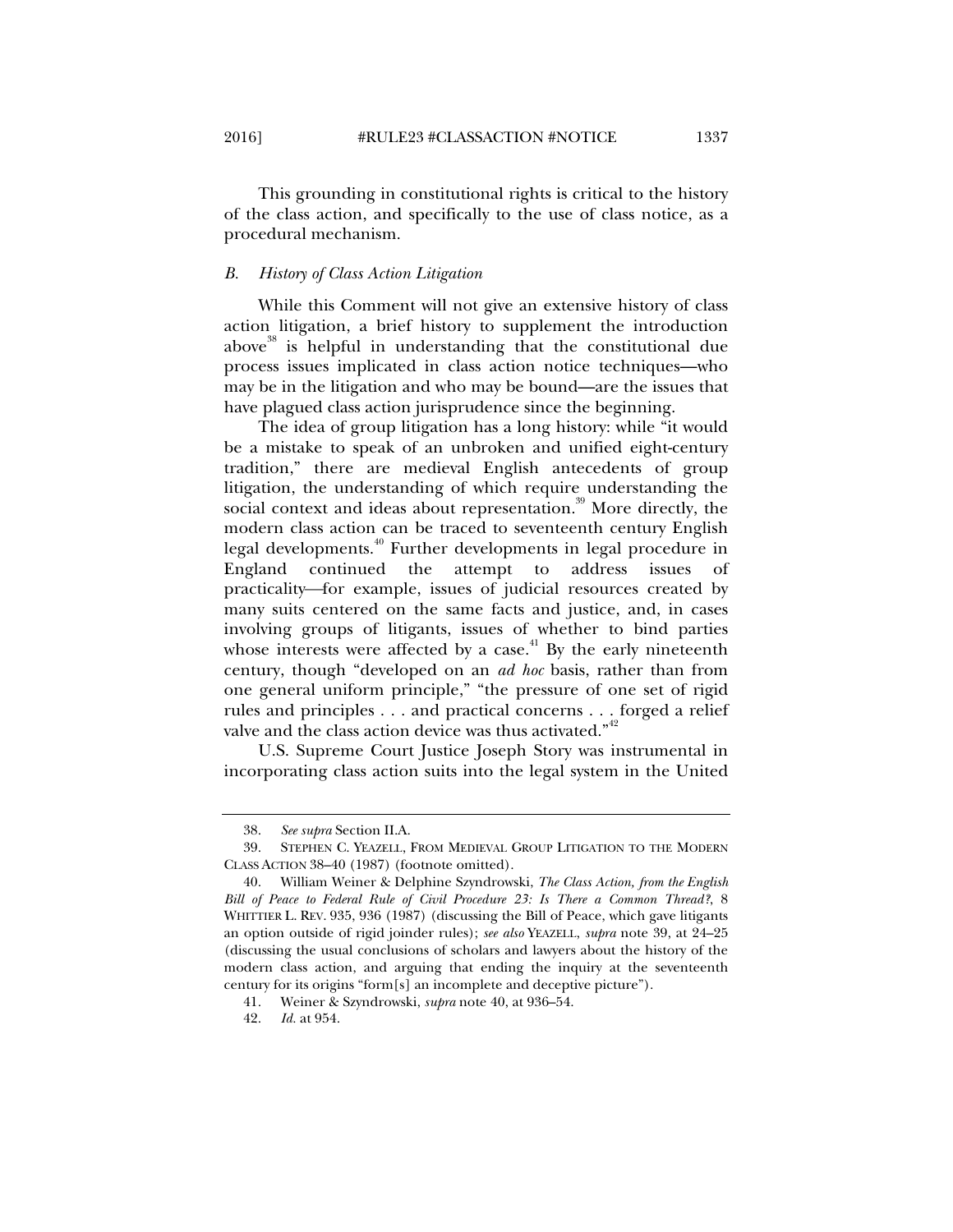States during the first half of the nineteenth century.<sup> $43$ </sup> Like the English legal system, Justice Story wrestled with issues of who could or should be bound by the outcome of litigation, implicating the interests of parties not before the court.<sup>44</sup> In 1842, the Supreme Court enacted Federal Equity Rule 48, which provided for group representative litigation.<sup>45</sup> However, the language of the rule itself and the cases that followed contained contradictions about the answers to questions of when such litigation could be used and who was bound by it. $40^{\circ}$ 

The history of class action procedural rules and case law took more twists and turns<sup>47</sup> before the original version of Federal Rule of Civil Procedure 23 was promulgated in 1938.<sup>48</sup> The original Rule 23 provided for three types of classes.<sup>49</sup> However, once again, the procedure of class action litigation "was beset with difficulties: (1) obscure and uncertain definitions of categories; (2) the inadequacy of the rule in dealing with the binding effect of judgments; and (3) the failure of the rule to address measures assuring procedural fairness."<sup>50</sup>

Rule 23 was therefore significantly changed in  $1966^{51}$  to describe "in more practical terms, the occasions for maintaining class actions."52 The 1966 rule included three subsections in Rule

 <sup>43.</sup> *Id.* at 955; YEAZELL, *supra* note 39, at 216.

 <sup>44.</sup> Weiner & Szyndrowski, *supra* note 40, at 955–58; YEAZELL, *supra* note 39, at 216–20.

 <sup>45.</sup> Weiner & Szyndrowski, *supra* note 40, at 958–59; YEAZELL, *supra* note 39, at 221.

 <sup>46.</sup> Weiner & Szyndrowski, *supra* note 40, at 958–69; YEAZELL, *supra* note 39, at 221–24. "[G]roup litigation entered the twentieth century as an oddity that even the most learned did not profess to understand. . . . [T]he class suit, as it had come to be called, was clearly good for something, even if no one could quite figure out what." YEAZELL, *supra* note 39, at 224.

 <sup>47.</sup> Weiner & Szyndrowski, *supra* note 40, at 969–77; YEAZELL, *supra* note 39, at 225–29.

 <sup>48.</sup> FED. R. CIV. P. 23 (1938); Weiner & Szyndrowski, *supra* note 40, at 977 (quoting the original text of the rule in full).

 <sup>49.</sup> FED. R. CIV. P. 23(a) (1938); John G. Harkins, Jr., *Federal Rule 23—The Early Years*, 39 ARIZ. L. REV. 705, 706–07 (1997).

 <sup>50.</sup> Weiner & Szyndrowski, *supra* note 40, at 979–80 (footnotes omitted).

 <sup>51.</sup> *Id.* at 990; YEAZELL, *supra* note 39, at 238.

 <sup>52.</sup> Weiner & Szyndrowski, *supra* note 40, at 990; *see also* 39 F.R.D. 69, 94–107 (1966) (containing the text of the superseded rule, the text of the rule as amended, and the Advisory Committee's Note, discussing the difficulties with the original rule).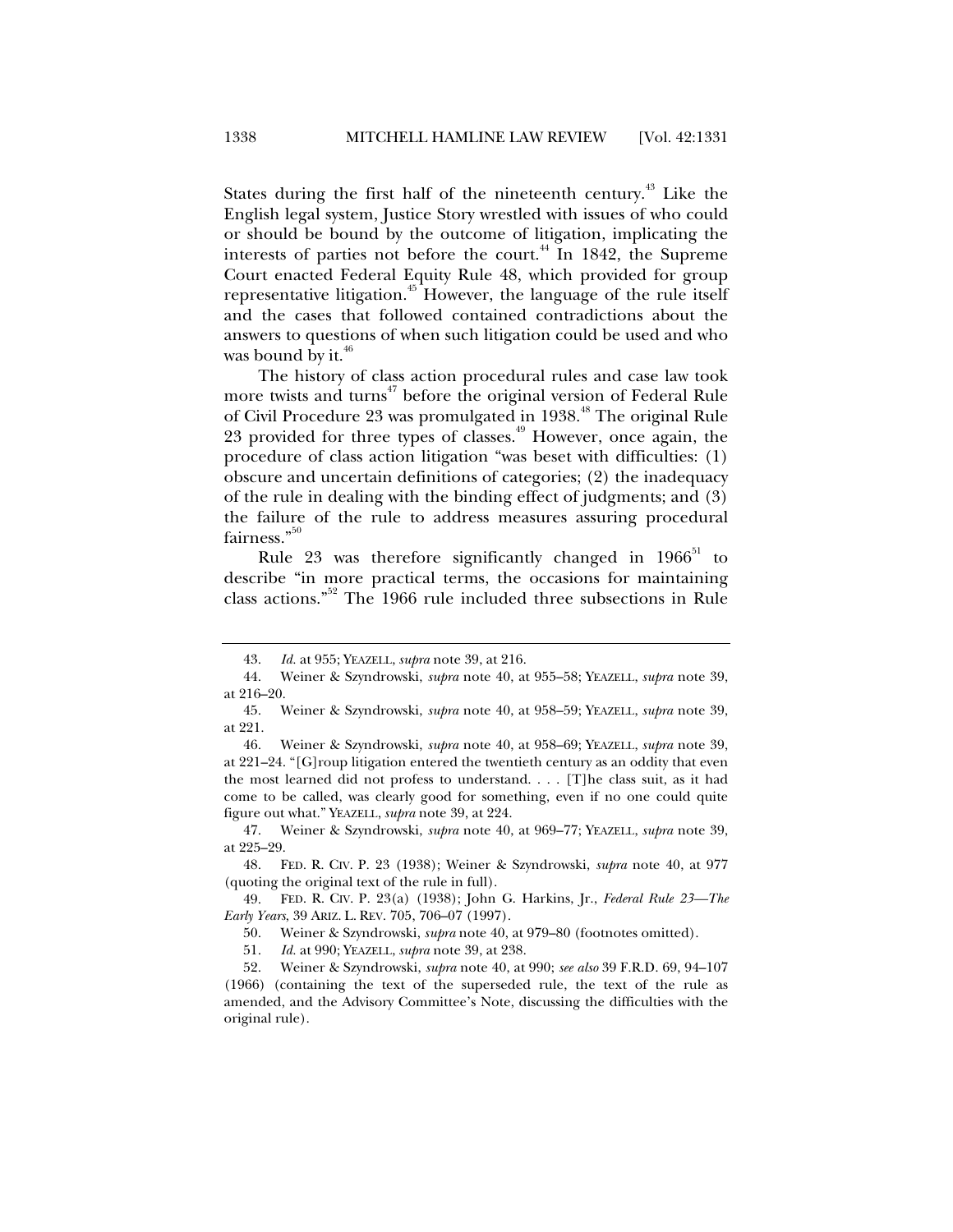23(b), each detailing situations in which representative litigation is appropriate.<sup>53</sup> "The unstated implication of Rule  $23(b)$  is that there are cases that satisfy the Rule 23(a) criteria—numerous individuals with common questions whose rights are being pursued by an adequate class representative with typical claims—but that are unworthy of class certification on those grounds alone."<sup>54</sup> While the 1966 rule has not been free from problems or criticism, $55$  it remains the core of the rule as it stands today. $56$ 

The concept and general structure of modern class actions have been the objects of much criticism and controversy; $57$  one scholar described the commentary on the rule as "professional heat."<sup>58</sup> Despite several sets of amendments to Rule 23, in addition to the updates that rule made to its predecessors, "the same problems that plagued class actions during its inception continue to haunt the field."<sup>59</sup> Scholars acknowledge the positive aspects of class actions, but find much to condemn.<sup>6</sup>

 56. *See* FED. R. CIV. P. 23 (providing the Advisory Committee Notes, outlining each change made, for each amendment since 1937).

 57. *See* DEBORAH R. HENSLER ET AL., CLASS ACTION DILEMMAS: PURSUING PUBLIC GOALS FOR PRIVATE GAIN 4–6 (2000) (outlining various groups of critics of class actions and common criticism, while noting groups of supporters and their reasons); REDISH, *supra* note 37, at ix ("I critique the class action procedure from historical, political, and constitutional perspectives. . . . I find it seriously wanting on all counts.").

 58. YEAZELL, *supra* note 39, at 238 ("Unlike its predecessors, however, the new rule has generated a great deal of professional heat: enormous fights occur over the subclassification into which a particular class action falls; academic writers engage in hyperbolic praise and denunciation of the device; and factions of professional associations debate whether class actions should be curtailed or expanded.").

 59. Jade Brewster, *A Kick in the Class: Giving Class Members a Voice in Class Action Settlements*, 41 W. ST. U. L. REV. 1, 3 (2013).

 60. REDISH, *supra* note 37, at 1–2 ("The potential benefits of the class action, to both litigants and the legal system as a whole are substantial. . . . [But] the modern class action may give rise to as much harm as good; if not properly controlled it may wreak havoc on the legal system and the values that underlie it. Some have charged that the class proceeding has often been employed as a form

 <sup>53.</sup> FED. R. CIV. P. 23(b); NEWBERG ON CLASS ACTIONS § 4:1, Westlaw (database updated Dec. 2015).

 <sup>54.</sup> NEWBERG ON CLASS ACTIONS § 4:1, Westlaw (database updated Dec. 2015).

 <sup>55.</sup> Weiner & Szyndrowski, *supra* note 40, at 992 ("The cases and commentators support the fact that the 1966 revision is beset with its own difficulties, perhaps not unlike those found in the original rule."); YEAZELL, *supra*  note 39, at 238.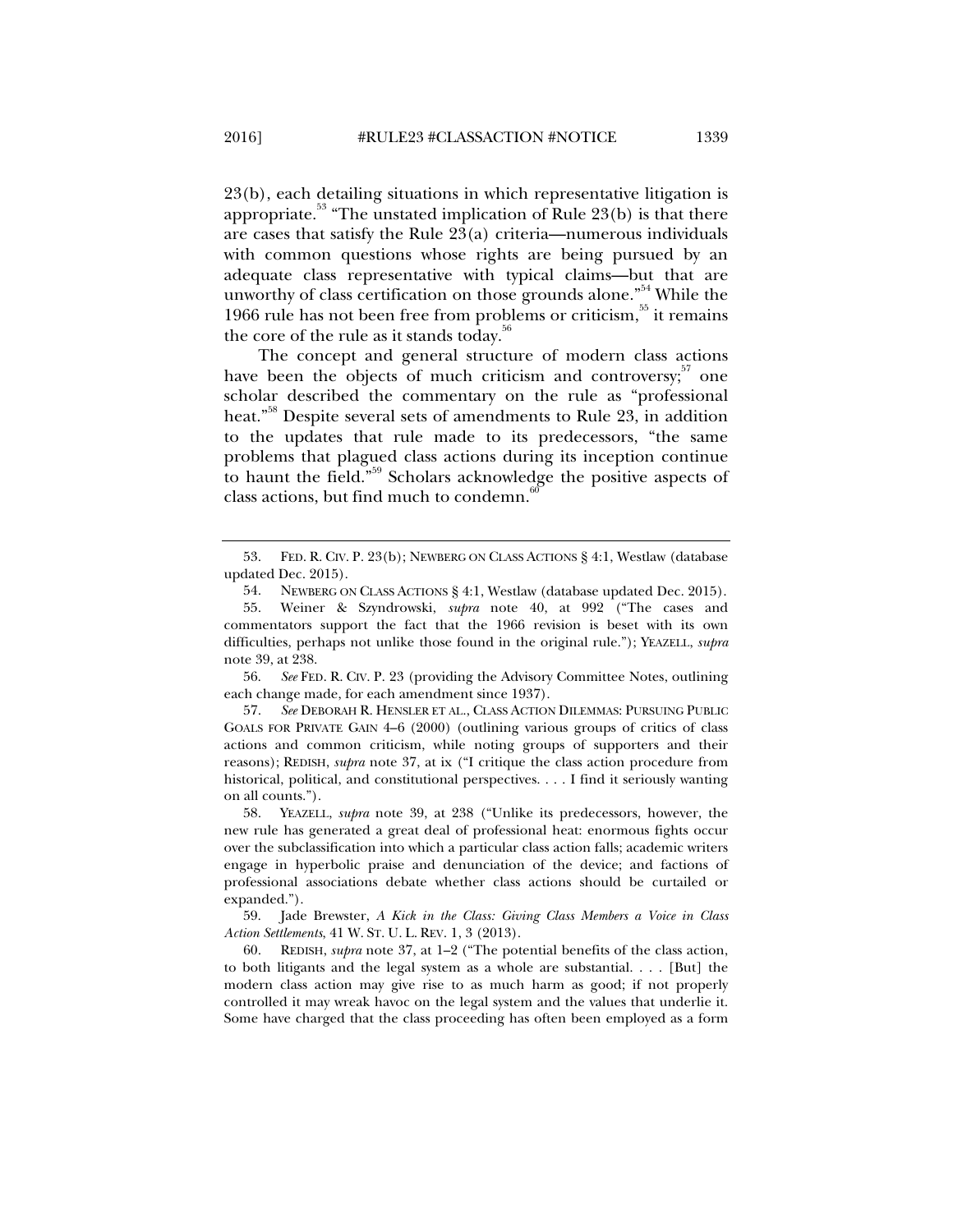Settlement class actions, a newer development $61$  where both parties come to court with a request for certification of a class conditional upon approval of an already reached settlement, $62$  are especially controversial. "A number of respected courts and scholars . . . have sounded cautionary notes about the practice, suggesting that the settlement class action brings with it serious risks of collusion and unfairness that ultimately disadvantage absent class members."63 Settlement class actions have become very common, $64$  so the possibility of unfairness in them is an important issue in modern class action jurisprudence. This possibility of unfairness recalls the possibility of constitutional problems that all class actions carry.<sup>65</sup>

From its conception in English group litigation to its current state as embodied in Rule 23 and as practiced with newer methods like the settlement class action, the class action has stumbled in its attempt to accommodate the various interests present in any dispute and the unique difficulties of adjudicating the claims of a group while trying to protect the constitutional rights of all.<sup>66</sup> These difficulties are especially apparent in the history of class action notice. $67$ 

of legalized blackmail. . . . Others have pointed to the danger of a perverse kind of 'race to the bottom.'").

 <sup>61.</sup> *Id.* at 177.

 <sup>62.</sup> Martin H. Redish & Andrianna D. Kastanek, *Settlement Class Actions, the Case-or-Controversy Requirement, and the Nature of the Adjudicatory Process*, 73 U. CHI. L. REV. 545, 546 (2006).

 <sup>63.</sup> *Id.* at 547; *see also* REDISH, *supra* note 37, at 177; Brewster, *supra* note 59, at 3 (proposing "a solution to the potential for unfairness under the current procedures for approving settlements in the class action context").

 <sup>64.</sup> Brian T. Fitzpatrick, *An Empirical Study of Class Action Settlements and Their Fee Awards*, 7 J. EMPIRICAL LEGAL STUD. 811, 819 (2010), http:// www.americanbar.org/content/dam/aba/administrative/litigation/materials

<sup>/2012</sup>\_aba\_annual/12\_6.authcheckdam.pdf (finding that settlement classes constituted sixty-eight percent of federal class action settlements in 2006 and 2007).

 <sup>65.</sup> *See supra* notes 33–37 and accompanying text.

 <sup>66.</sup> *See supra* Section II.B; *infra* Section II.C.

 <sup>67.</sup> *See infra* Section II.C.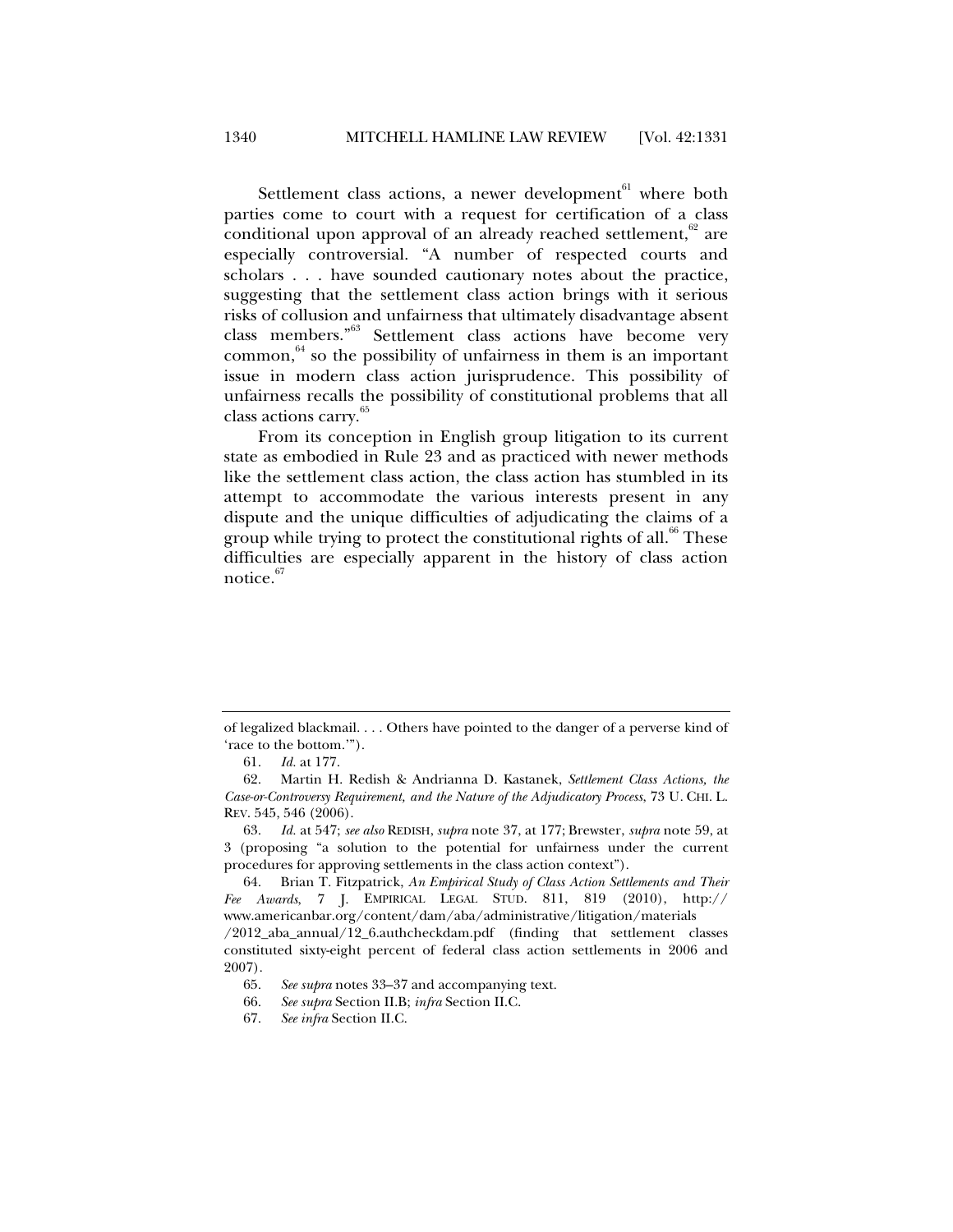#### *C. History of Class Action Notice*

Since the notice requirements of Rule  $23(c)(2)(B)$  are, in the grand scheme of legal history, relatively new,<sup>88</sup> there is much less history behind class action notice than behind class actions in general. However, even the short history of class action notice is significant since it shows the centrality of constitutional due process principles in class notice.

While there was no notice requirement for classes involving unknown parties prior to 1966, notice in such cases does have history beyond the promulgation of the amended rule, and even beyond its predecessor  $1938$  rule.<sup>69</sup> There was no discussion of notice in nineteenth-century American or early English cases,<sup>70</sup> but in 1908, the Supreme Court expressed concern about binding judgments against persons who were not aware of the litigation:

The allegation that the suit is brought in behalf of all who should join and share in the expense cannot make the judgment binding on those who do not join. Some . . . , possibly, had never heard of the pendency of the suit. It is clear if such suits . . . could have the effect here claimed for them, and the judgments in them were binding in all courts against all other persons of the same class, that injustice might result."<sup>71</sup>

Despite the Supreme Court's recognition of the possibility for injustice to those bound by group litigation, there was no notice requirement for some years.

Direction to provide notice first appeared in the 1938 Rule 23, in which notice of dismissal or compromise was required for the "true" category of class actions, but the court had discretion over what notice would entail.<sup>73</sup> For the other categories, notice was given only if the court required it.<sup>74</sup> Since this notice rule provided

74. *Id.*

 <sup>68.</sup> *See supra* Section II.B.

 <sup>69.</sup> *Compare* FED. R. CIV. P. 23 (1938), *with* FED. R. CIV. P. 23 (1966).

 <sup>70.</sup> Weiner & Szyndrowski, *supra* note 40, at 963 n.177.

 <sup>71.</sup> Wabash R. Co. v. Adelbert Coll. of W. Reserve Univ., 208 U.S. 38, 58 (1908).

 <sup>72.</sup> *Id.*; *see also* FED. R. CIV. P. 23(c) (1938) (providing a notice requirement).

 <sup>73.</sup> FED. R. CIV. P. 23(c) (1938) ("If the right sought to be enforced is one defined in paragraph (1) of subdivision (a) of this rule notice of the proposed dismissal or compromise shall be given to all members of the class in such manner as the court directs.").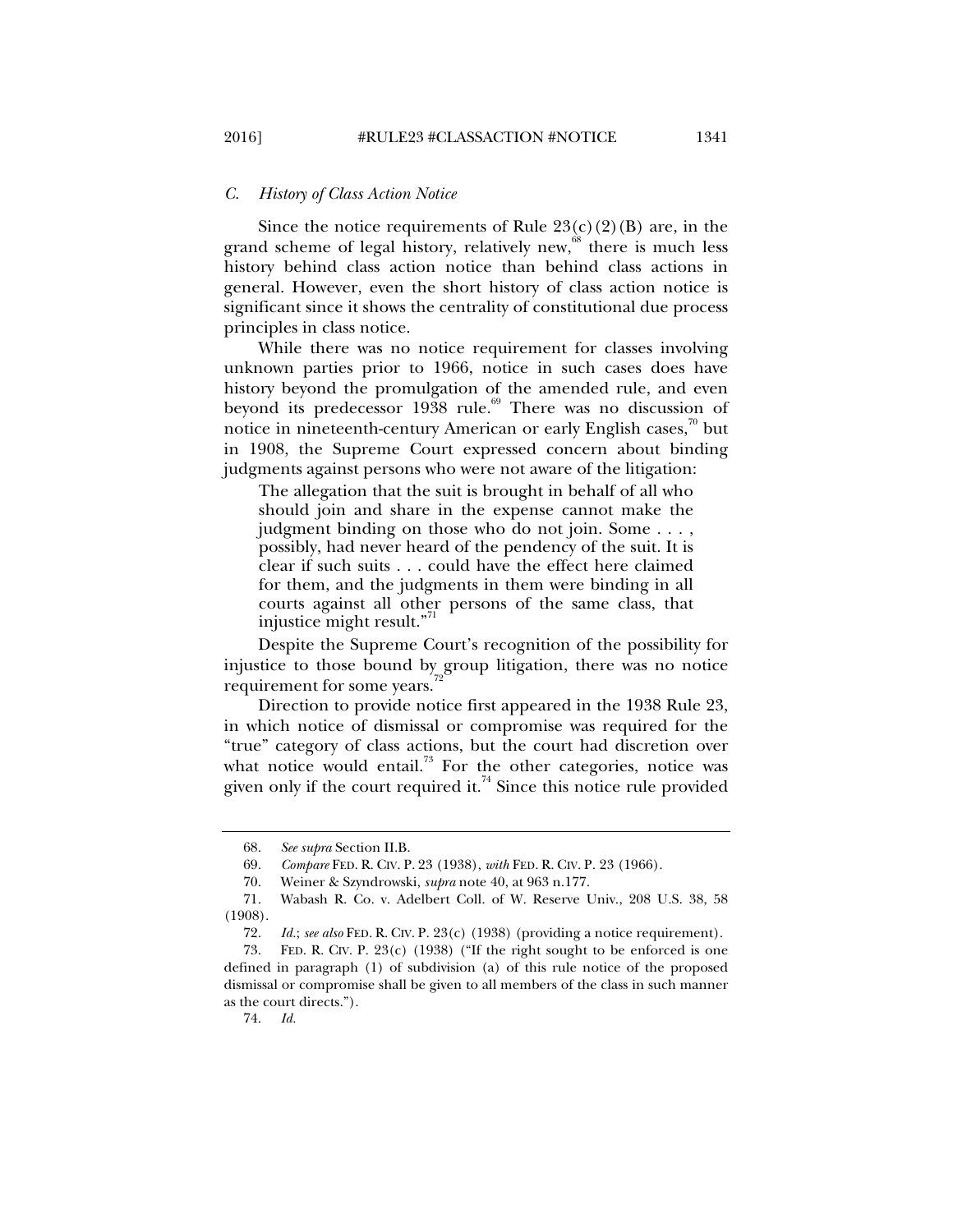only for proposed resolutions of a suit, and only for certain kinds of resolutions—proposed dismissal or compromise, but not judgment—it therefore offered little opportunity for a potential class member to learn of and make a decision about individual action before the conclusion of the class action.<sup>75</sup> Considering the discretionary nature of notice for the other two types of classes under the 1938 Rule 23, the rule overall provided little protection against an individual having her interests litigated against her wishes.<sup>76</sup>

Soon after the 1938 introduction of Rule 23, a number of courts, including once again the Supreme Court, $\pi$  raised concerns about due process.<sup>78</sup> As the Second Circuit noted, scholars were showing "strong support" for the idea that class action suits could have "more decisive and binding effect" but still meet constitutional due process principles if there had been "adequate steps to notify and bring in all those in interest."<sup>9</sup>

These concerns were finally addressed in the 1966 amendments to Rule 23. In the Advisory Committee Notes, the Committee stated:

[N]otice must be ordered, and is not merely discretionary, to give the members in a subdivision  $(b)(3)$ class action an opportunity to secure exclusion from the class. This mandatory notice pursuant to subdivision  $(c)(2)$ ,<sup>80</sup> together with any discretionary notice which the court may find it advisable to give under subdivision  $(d)(2)$ , is designed to fulfill requirements of due process to which the class action procedure is of course subject.<sup>81</sup>

 <sup>75.</sup> *See id.*

 <sup>76.</sup> *See id.*

 <sup>77.</sup> *See supra* note 71 and accompanying text (quoting *Wabash*, 208 U.S. at 58).

<sup>78.</sup> FED. R. CIV. P.  $23(c)$  advisory committee's note to 1966 amendment (citing cases, beginning with *Hansberry v. Lee*, 311 U.S. 32 (1940)); *see also infra* notes 87–92 and accompanying text.

 <sup>79.</sup> Dickinson v. Burnham, 197 F.2d 973, 979 (2d Cir. 1952).

 <sup>80.</sup> The "best notice practicable under the circumstances" standard was first codified in Rule  $23(c)(2)$ . FED. R. CIV. P.  $23(c)$  advisory committee's note to 1966 amendment. The 2003 amendments resulted in the notification requirements for classes certified under Rule  $23(b)(3)$ , becoming the present Rule  $23(c)(2)(B)$ . FED. R. CIV. P. 23(c) advisory committee's note to 2003 amendment; *see also infra*  note 82 and accompanying text.

 <sup>81.</sup> FED. R. CIV. P. 23(c) advisory committee's note to 1966 amendment.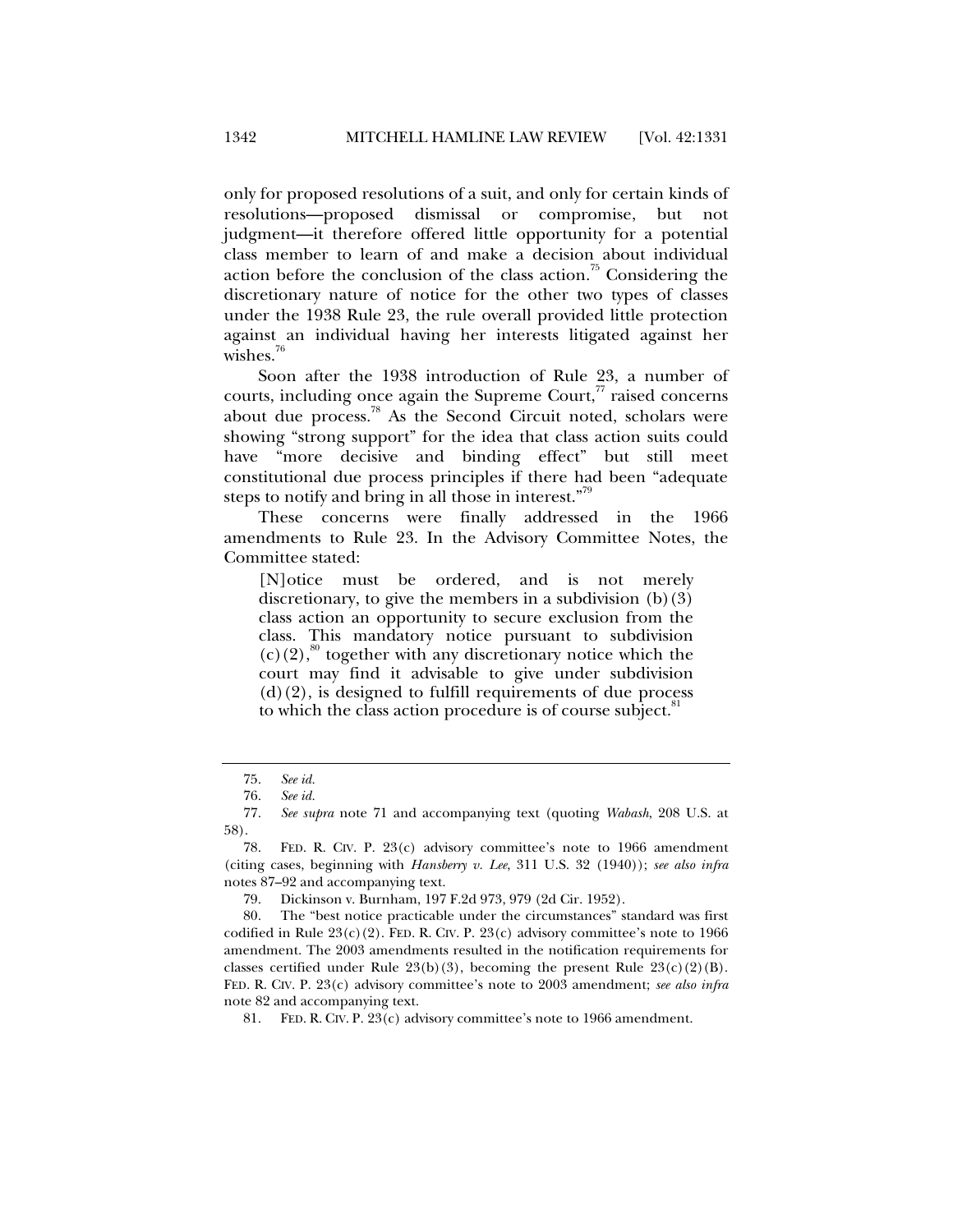The  $2003$  amendments to the rule, when Rule  $23(c)$  became the present Rule  $23(c)(2)(B)$ , recognized the differing notice needs of the different types of classes.

The Supreme Court addressed the 1966 notice requirements in Rule 23(c)(2) in *Eisen v. Carlisle & Jacquelin*. 83 The Court rejected the notice plan adopted by the district court and held that individual notice was required for the 2,250,000 class members whose names and addresses were known or easily ascertainable.<sup>84</sup> The Court pointed to the Advisory Committee's description of Rule  $23(c)(2)$  as "not merely discretionary" and its concern about fulfilling requirements of due process.<sup>85</sup> The Court took note of the Advisory Committee's reference to *Mullane v. Central Hanover Bank*   $\mathcal{F}$  Trust Co.<sup>86</sup> and highlighted that case's statement "that notice and an opportunity to be heard were fundamental requisites of the constitutional guarantee of procedural due process."<sup>87</sup> The Supreme Court went on to quote *Mullane*'s strong statement about notice: "But when notice is a person's due, process which is a mere gesture is not due process. . . . The reasonableness and hence the constitutional validity of any chosen method may be defended on the ground that it is in itself reasonably certain to inform those affected."88 The Supreme Court's discussion of notice in *Eisen* solidifies that any method chosen for class action notice must be justifiable against constitutional due process standards.

Forty years after *Eisen*, however, concerns remain about whether class notice is meeting the standards of due process.<sup>89</sup>

 <sup>82.</sup> FED. R. CIV. P. 23(c) advisory committee's note to 2003 amendment ("For several reasons, there may be less need for notice [in a  $(b)(1)$  or  $(b)(2)$  class action] than in a  $(b)(3)$  class action. There is no right to request exclusion from a  $(b)(1)$  or  $(b)(2)$  class. The characteristics of the class may reduce the need for formal notice. The cost of providing notice, moreover, could easily cripple actions that do not seek damages. The court may decide not to direct notice after balancing the risk that notice costs may deter the pursuit of class relief against the benefits of notice.").

 <sup>83. 417</sup> U.S. 156 (1974).

 <sup>84.</sup> *Id.* at 175.

 <sup>85.</sup> *Id.* at 173 (quoting FED. R. CIV. P. 23(c) advisory committee's note to 1966 amendment).

 <sup>86. 339</sup> U.S. 306 (1950).

 <sup>87.</sup> *Eisen*, 417 U.S. at 174 (citing *Mullane*, 339 U.S. at 314).

 <sup>88.</sup> *Id.* (citing *Mullane*, 339 U.S. at 315).

 <sup>89.</sup> Stephanie J. Bowser, *Collateral Attacks Upon Class Action Judgments: Ending the Scope of Review Debate by Addressing the Underlying Notice Problems*, 13 ROGER WILLIAMS U. L. REV.  $631, 647$  (2008) ("[The] broad language [of Rule  $23(c)(B)(2)$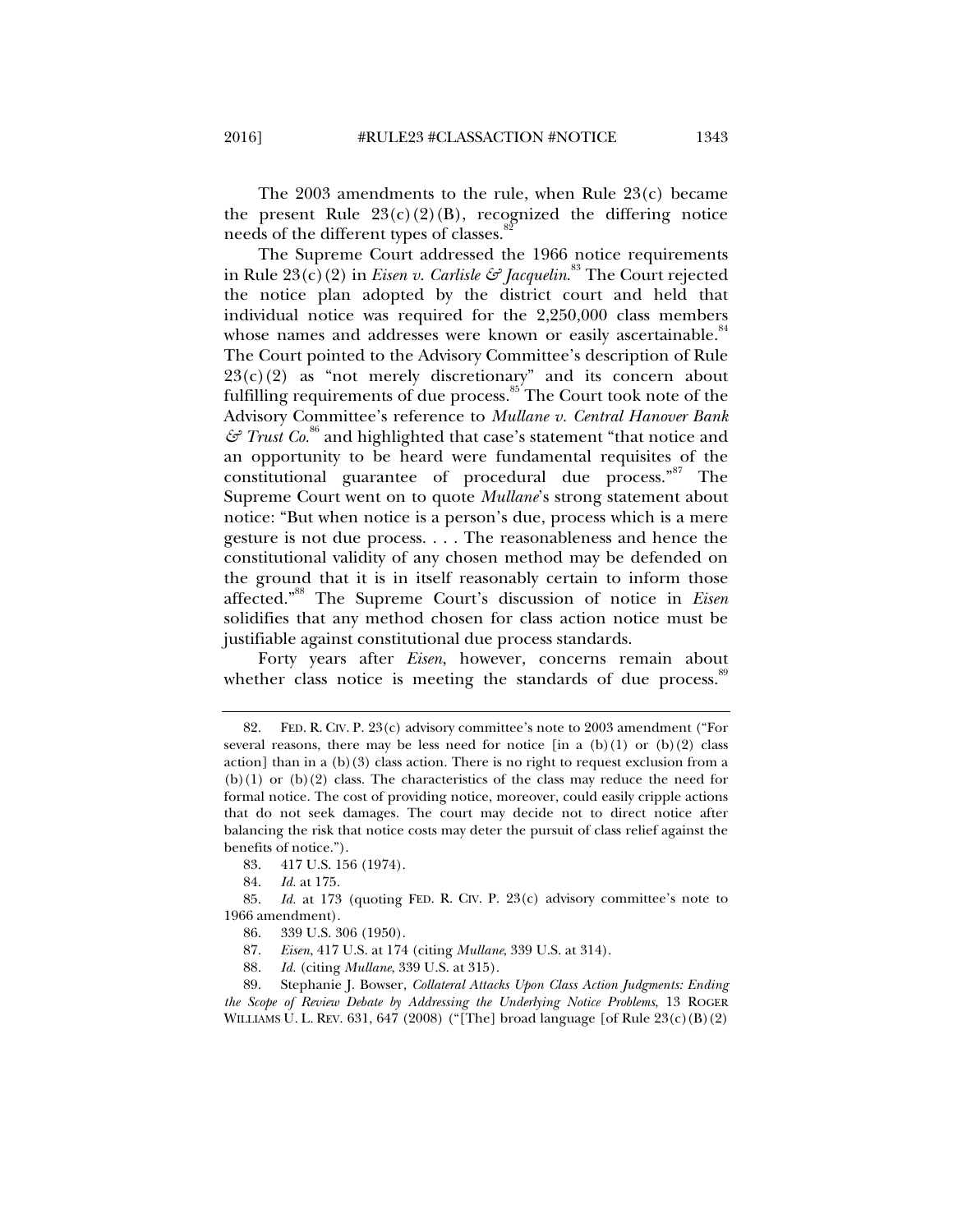"There are no precise rules as to what constitutes adequate notice, and the due process standards have been held to vary depending on the circumstances of each case."<sup>90</sup> Rule  $23(c)(2)(B)$ 's standard is supposed to be flexible yet obedient to the Constitution; $91$ <sup>91</sup> the rule's "practicable under the circumstances" language allows accommodation of the particularity of each case while the language specifying that it must be the "*best* notice" gives notice the import that a procedure so closely tied with constitutional due process rights requires. $^{92}$ 

# III. CLASS ACTION NOTICE IN PRACTICE

#### *A. Traditional Means of Notice*

Rule  $23(c)(2)(B)$  does not tell courts how notice should be given; instead, it gives the "best notice that is practicable under the circumstances" standard.<sup>93</sup> This Comment will now review the

and interpreting Supreme Court cases] leaves substantial room for interpreting what satisfies due process. The least demanding and least protective of absentee class members' right to notice standard has since generally prevailed."); Todd B. Hilsee et al., *Do You Really Want Me to Know My Rights? The Ethics Behind Due Process in Class Action Notice Is More Than Just Plain Language: A Desire to Actually Inform*, 18 GEO. J. LEGAL ETHICS 1359, 1360 (2005) (arguing that "a great number of notices and notice programs leave class members without adequate notice of their rights, and defendants without the res judicata effect desired"). *See generally* 7AA CHARLES ALAN WRIGHT ET AL., FEDERAL PRACTICE AND PROCEDURE § 1786, Westlaw (database updated Apr. 2015).

 <sup>90.</sup> West Virginia v. Chas. Pfizer & Co., 440 F.2d 1079, 1090 (2d Cir. 1971).

 <sup>91.</sup> NEWBERG ON CLASS ACTIONS § 8:12, Westlaw (database updated Dec. 2015) (concluding that courts have read Rule  $23(c)$ 's requirements to enable some flexibility and pointing to the "oft-cited" case of *In re Nissan Motor Corp. Antitrust Litigation*, 552 F.2d 1088, 1104 (5th Cir. 1977)); *see also* Jennifer Mingus, Note, *E-Mail: A Constitutional (and Economical) Method of Transmitting Class Action Notice*, 47 CLEV. ST. L. REV. 87, 102 (1999) (describing due process as a flexible concept).

 <sup>92.</sup> *See* FED. R. CIV. P. 23(c)(2)(B) (emphasis added). *But see* Frank L. Maraist & T. Page Sharp, *Federal Procedure's Troubled Marriage: Due Process and the Class Action*, 49 TEX. L. REV. 1, 14 (1970) (arguing that, among other due process problems, the standard in the 1966 Rule  $23(c)(2)$  "directs the attention of the court away from the requirements of due process and towards the illogical consideration of the ease or difficulty that will be encountered in giving actual notice").

<sup>93.</sup> *See FED. R. CIV. P.*  $23(c)(2)(B)$ . Note, however, that the rule does specify what the notice must contain, including, among other details, the binding nature of a judgment on class members. FED. R. CIV. P.  $23(c)(2)(B)(vi)$ . These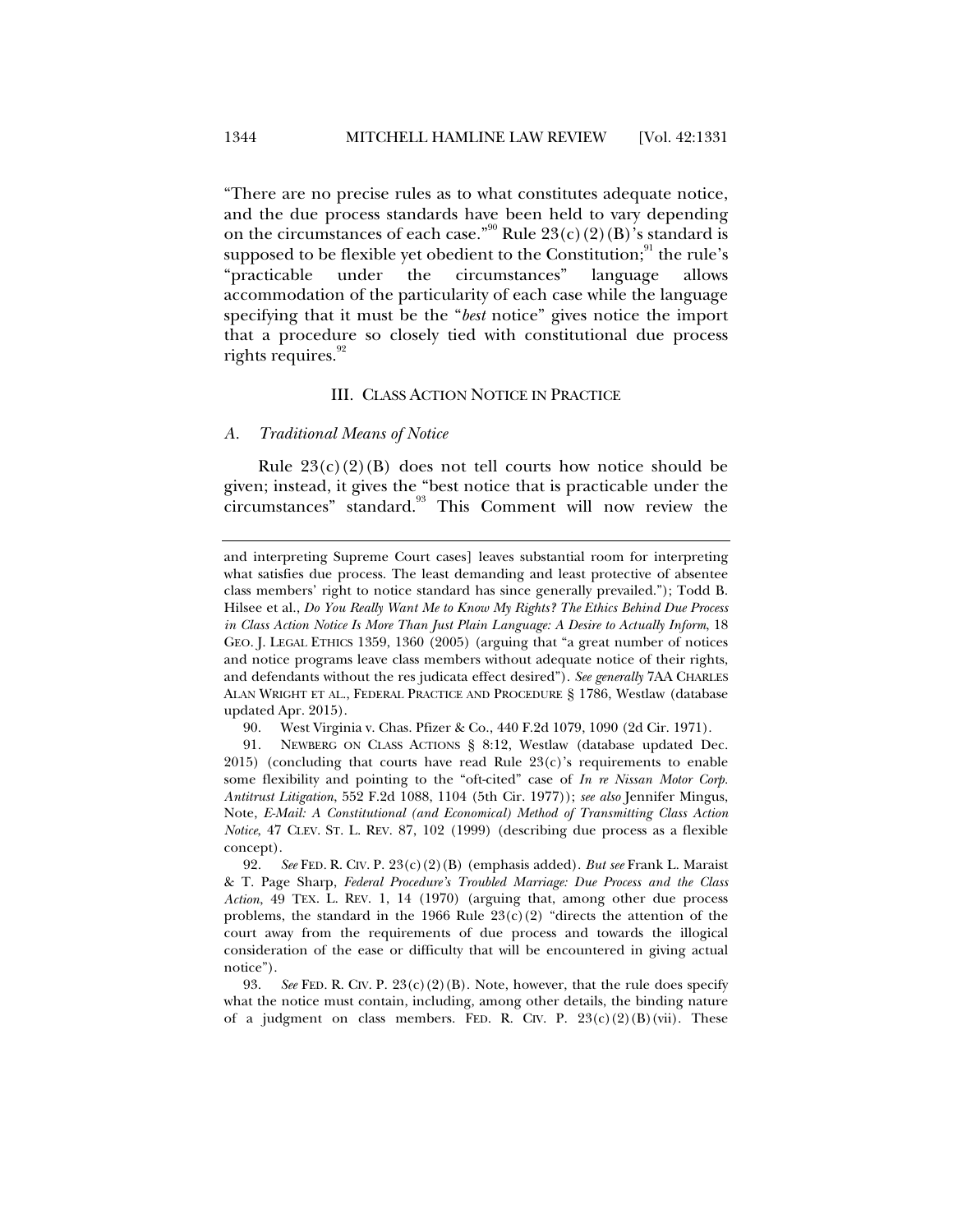traditional methods of providing notice and how those methods have, or have not, changed since Rule  $23(c)(2)(B)$  was promulgated. The societal context and costs of these methods will also be described.

Though *Mullane* was decided before the 1966 Rule 23 amendments, because both *Mullane* and *Eisen* indicated approval of notice consisting of first-class mail to class members identifiable by reasonable efforts and newspaper publication, these methods became established as sufficient to satisfy the Rule  $23(c)(2)(B)$ standard and therefore as the traditional notice methods.<sup>9</sup> Television and radio use is also regularly approved.<sup>95</sup> Yet, despite the popularity of television in the United States and its widespread use for notice, it is not accepted by courts as widely as print media.<sup>96</sup> Physical mail and newspaper publication are still used and easily accepted by the courts.<sup>9</sup>

 94. *E.g.*, Wolfert *ex rel.* Estate of Wolfert v. Transamerica Home First, Inc., 439 F.3d 165, 176 (2d Cir. 2006) ("[U]se of first-class mail [as opposed to other classes of mail] to send a required notice has regularly been upheld."); Zimmer Paper Prods., Inc. v. Berger & Montague, P.C., 758 F.2d 86, 90 (3d Cir. 1985) ("It is well settled that in the usual situation first-class mail and publication in the press fully satisfy the notice requirements of both [Federal Rules of Civil Procedure, Rule] 23 and the due process clause.").

 95. *See, e.g.*, *In re* Oil Spill by Oil Rig "Deepwater Horizon" in Gulf of Mex., on Apr. 20, 2010, 910 F. Supp. 2d 891, 939 (E.D. La. 2012) (finding that the notice program including local radio and television advertisements, among other communications, satisfied Rule  $23(c)(2)$ ; *In re* Black Farmers Discrimination Litig., 856 F. Supp. 2d 1, 14 (D.D.C. 2011) (describing and approving notice that included advertisements on "two national radio stations with large African-American audiences and 52 local radio stations located in areas with high concentrations of African-American farmers"); *see also* NEWBERG ON CLASS ACTIONS § 8:30, Westlaw (database updated Dec. 2015) ("[C]ourts continue to approve notice programs that include advertisements aired on television and radio.").

 96. Jordan S. Ginsberg, Comment, *Class Action Notice: The Internet's Time Has Come*, 2003 U. CHI. LEGAL F. 739, 750 (2003).

 97. *See, e.g.*, Badia v. HomeDeliveryLink, Inc., No. 2:12-CV-07097, 2015 WL 5666077, at \*7 (D.N.J. Sept. 25, 2015) (finding that Rule 23(c)(2), as well as Rule 23(e), notice requirements were met by sending forms to class members appearing in defendant's corporate records and publishing notice of the settlement in English and Spanish New Jersey newspapers, but including no discussion of why those notice methods were superior to others under the

requirements were part of the 2003 amendments to Rule  $23(c)$ . Like the standards for notice means, the requirements of what information must be included, especially the statement about the binding nature of judgments, have due process implications. *See* Hilsee et al., *supra* note 89, at 1365 ("[M]any class action notices do not adequately explain concepts that are foreign to average people.").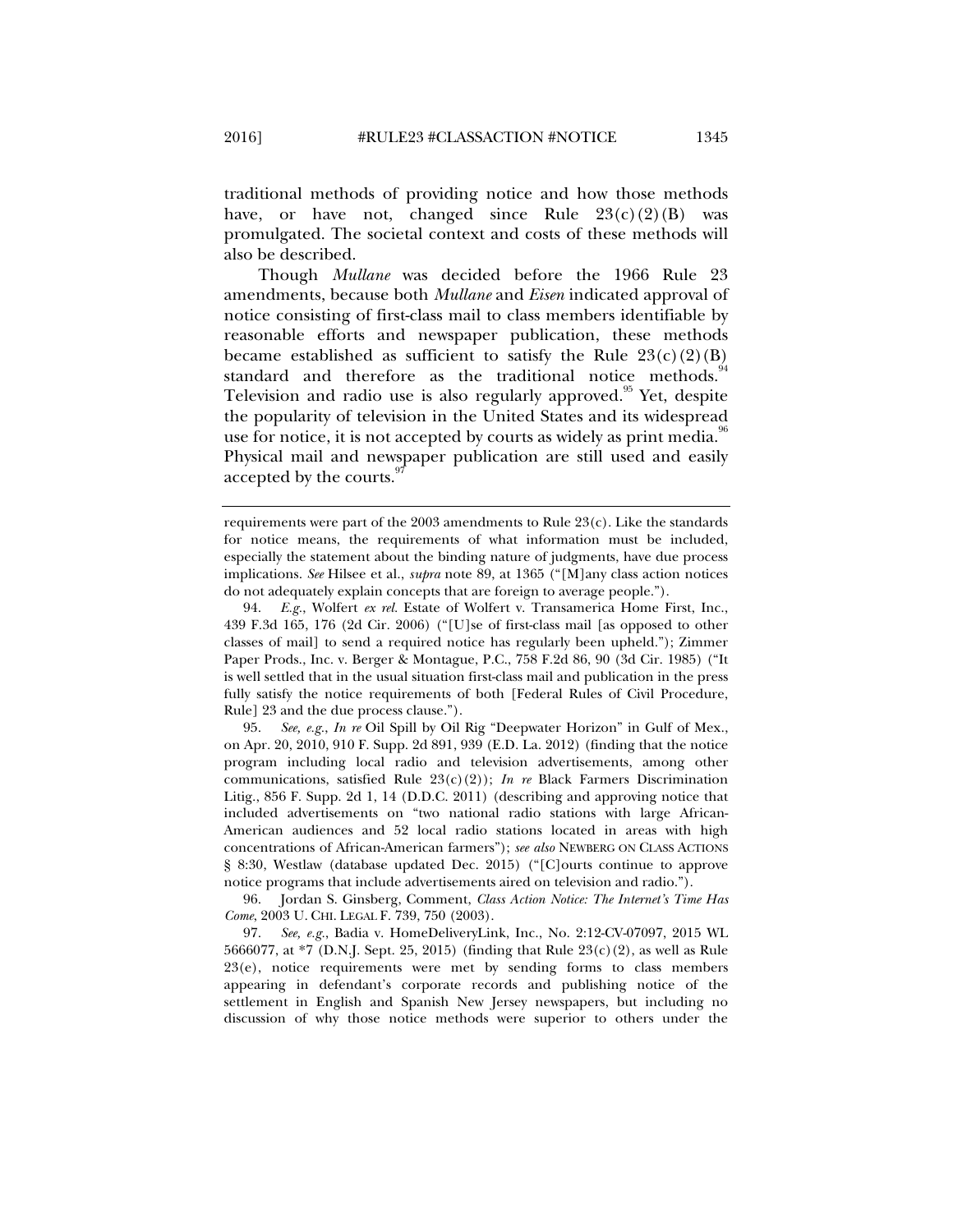However, the importance of these media in U.S. society has waned. Weekday newspaper circulation has dropped significantly in the last decade: "[N]ewspapers, after an unusual year of small gains in 2013, saw both daily and Sunday circulation fall another 3% in 2014, declines that were felt across papers of all sizes. Newspaper weekday circulation has now fallen 19% since 2004."<sup>98</sup> First-class mail volume has also declined from 98.1 billion in 2005 to 63.6 billion in  $2014$ .<sup>99</sup> The effectiveness of newspaper and other print media publication notice has been questioned several times since the advent of the internet.<sup>100</sup>

Traditional notice means can also have high costs.<sup>101</sup> Cost is not part of the Rule 23(c) notice standards, and in *Eisen*, the Supreme Court specifically rejected dispensing with individual notice of identifiable class members when the notice would be very expensive.<sup>102</sup> However, even though the Supreme Court noted that "[t]here is nothing in Rule 23 to suggest that the notice requirements can be tailored to fit the pocketbooks of particular plaintiffs,"103 cost of notice is still a factor when courts evaluate a

 99. *A Decade of Facts and Figures*, U.S. POSTAL SERV., https://about.usps.com /who-we-are/postal-facts/decade-of-facts-and-figures.htm (last visited May 7, 2016). A decline in the use of mail does not necessarily mean that mail is less likely to reach intended recipients, but it does indicate that it is not the preferred method of communication in as many circumstances as it used to be, calling into question its utility as the "best notice practicable" in many circumstances.

 100. Robert H. Klonoff, Mark Herrmann & Bradley W. Harrison, *Making Class Actions Work: The Untapped Potential of the Internet*, 69 U. PITT. L. REV. 727, 731–33 (2008) (describing problems with mail, newspapers, and television for notice purposes); Brian Walters, *"Best Notice Practicable" in the Twenty-First Century*, 2003 UCLA J.L. & TECH. 4, 28 (2003) ("While technology and the ability to send notice in better ways moves forward, many courts continue to look backward and adhere to conceptions of notice that are technologically outdated."); Ginsberg, *supra* note 96, at 753 ("Courts mistakenly assume, without engaging in a thorough analysis of statistical data, that print media publication is the most accessible, fair, and efficient means of appealing to a large group of geographically diverse individuals. The numbers, however, do not bear out that assumption.").

 101. Ginsberg, *supra* note 96, at 753–55, 759–60 (detailing the costs, as of 2003, of national print media and television advertising).

102. Eisen v. Carlisle & Jacquelin, 417 U.S. 156, 175–76 (1974).

103. *Id.* at 176.

circumstances (citing Zimmer Paper Prods., Inc. v. Berger & Montague, P.C., 758 F.2d 86, 90 (3d Cir. 1985))).

 <sup>98.</sup> Amy Mitchell, *State of the News Media 2015*, PEW RES. CTR. JOURNALISM & MEDIA (Apr. 19, 2015), http://www.journalism.org/2015/04/29/state-of-the-news -media-2015/.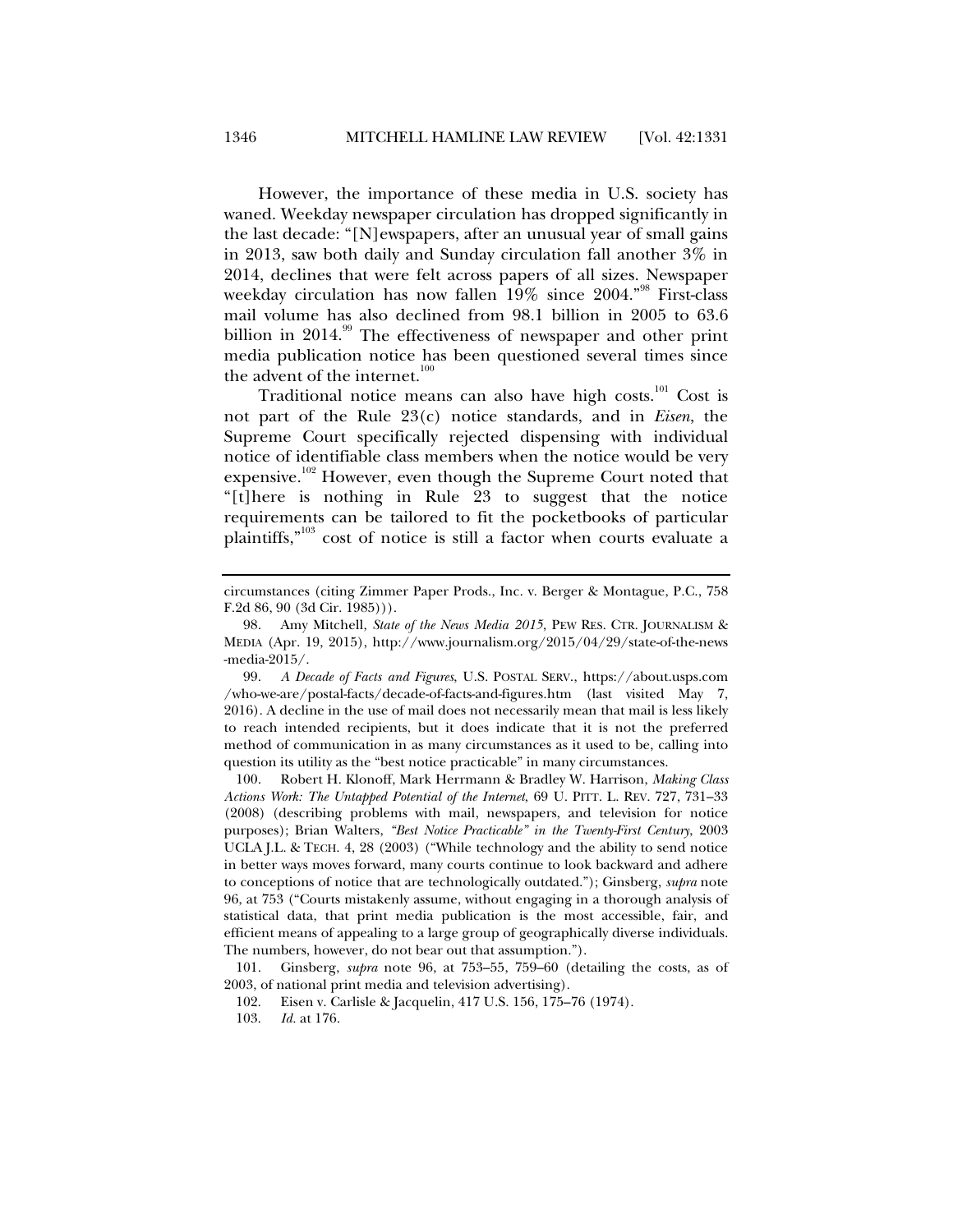notice plan.<sup>104</sup> Most often, a plaintiff class bears the cost of notice,<sup>105</sup> therefore expensive notice schemes can significantly reduce the recovery available to class members and even the desire of class members to pursue the litigation.<sup>106</sup>

Despite the decline in, and problems associated with, notice by mail, newspapers, radio, and television, $107$  courts continue to use these communications methods without seriously evaluating and explicitly showing how they meet the "best notice practicable under the circumstances" standard.<sup>108</sup> If courts are considering and rejecting other notice methods, their orders often do not reflect those conclusions.<sup>109</sup>

 106. Jay Tidmarsh, *Rethinking Adequacy of Representation*, 87 TEX. L. REV. 1137, 1169 (2009) (noting that the expense of class notification can be a deterrent, for both class representatives and class counsel, to pursuing class action claims); William Weiner, *The Class Action, the Federal Court and the Upper Class: Is Notice, and Its Consequent Cost, Really Necessary?*, 22 CAL. W. L. REV. 31, 33–35 (1985) (observing that if the class representative must pay for the notice and the cost is high, only wealthy litigants and those with large claims will pursue claims, and describing the result in *Eisen* as unfair); Ginsberg, *supra* note 96, at 751–52.

107. *See supra* Section III.A*.* 

 <sup>104.</sup> Larson v. AT&T Mobility LLC, 687 F.3d 109, 128 (3d Cir. 2012) (comparing cost per class member of individual notice with such costs in Supreme Court cases examining notice); *In re* Nissan Motor Corp. Antitrust Litig., 552 F.2d 1088, 1099 (5th Cir. 1977) ("[R]easonableness [in undertaking notice] is a function of anticipated results, costs, and amount involved."); Ginsberg, *supra* note 96, at 751 (contrasting cases where cost of notice, especially in relation to the anticipated recovery for the class, was a factor in the courts' determinations of appropriateness of proposed publication notice).

 <sup>105.</sup> *Eisen*, 417 U.S. at 178–79 ("The usual rule is that a plaintiff must initially bear the cost of notice to the class . . . the plaintiff must pay for the cost of notice as part of the ordinary burden of financing his own suit."). The Supreme Court later held that, while the plaintiff is usually responsible for notice and the principle from *Eisen* remains, there are cases where defendants should be responsible for performing and paying for notice tasks, and district courts may properly exercise their discretion over allocation of such decisions. *See* Oppenheimer Fund, Inc. v. Sanders, 437 U.S. 340, 356–59 (1978).

 <sup>108.</sup> *See* Badia v. HomeDeliveryLink, Inc., No. 2:12-CV-07097, 2015 WL 5666077, at \*7 (D.N.J. Sept. 25, 2015); *see also* Hilsee et al., *supra* note 89, at 1360 (stating that weak notice "programs are presented to and approved by courts without evidence").

 <sup>109.</sup> Under Rule 23, the *judgment* order need not review the details of approvals or rejections of notice schemes that occurred during the course of the litigation, but "the judgment in a class action must:  $\dots$  (B) for any class certified under Rule  $23(b)(3)$ , include and specify or describe to whom the Rule  $23(c)(2)$ notice was directed. . . . " FED. R. CIV. P.  $23(c)(3)$ . Judges may detail the reasoning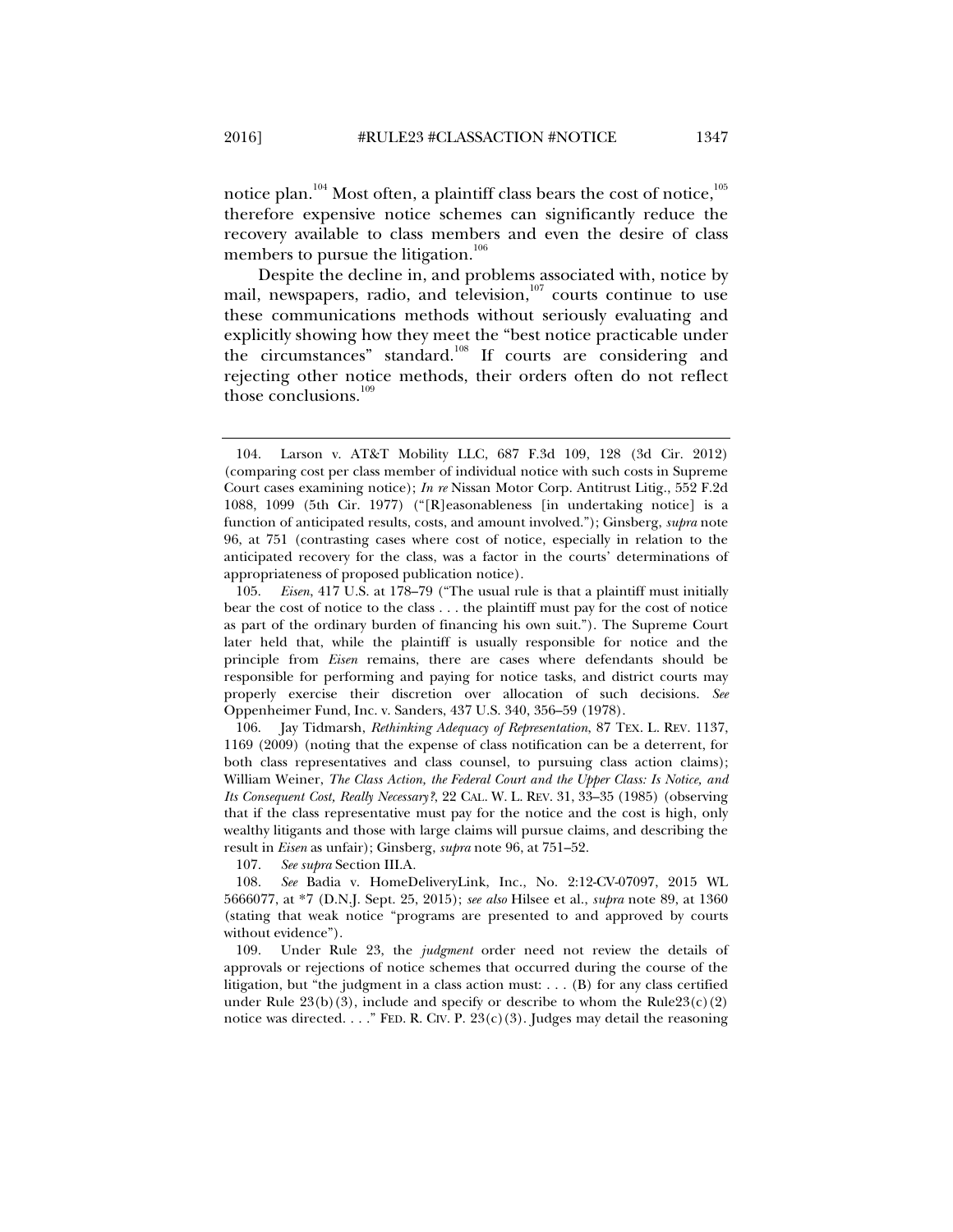### *B. Use of Newer Communication Technologies in Class Action Notice*

While continuing to rely heavily on traditional notice means in class action suits, $110^\circ$  courts have used newer communication technologies as well. Current communication technologies include email, websites, social media, and text messaging. The level of judicial comfort with these technologies, however, varies greatly within and among various technologies.

#### *1. Email and the Internet*

Over just two short decades, the use of the internet has become the norm for American adults, eighty-four percent of whom use the internet. $^{111}$  Email is also widely used: as of 2011, ninety-two percent of online adult Americans, and seventy percent of all Americans, use email.<sup>112</sup>

Websites, for notice purposes, can mean two types of sites. First, there are sites created specifically and exclusively to provide information about the class action litigation.<sup>113</sup> Second, advertisements may be placed on existing websites in order to

110. *See supra* Section III.A.

 111. Andrew Perrin & Maeve Duggan, *Americans' Internet Access: 2000–2015*, PEW RES. CTR. (June 26, 2015), http://www.pewinternet.org/2015/06/26 /americans-internet-access-2000-2015/ (showing internet use rising from fifty percent of American adults in 2000 to eighty-four percent in 2013 to 2015).

 112. Kristin Purcell, *Search and Email Still Top the List of Most Popular Online Activities*, PEW RES. CTR. (Aug. 9, 2011), http://www.pewinternet.org/2011/08/09 /search-and-email-still-top-the-list-of-most-popular-online-activities/. While most Americans use the internet, certain demographic groups—such as the elderly, African-Americans and Hispanics, people in rural areas, and people in low household incomes—have lower rates of internet use. Monica Anderson & Andrew Perrin, *15% of Americans Don't Use the Internet. Who Are They?*, PEW RES. CTR. (July 28, 2015), http://www.pewresearch.org/fact-tank/2015/07/28/15-of -americans-dont-use-the-internet-who-are-they/.

 113. *See, e.g.*, VIBRAM FIVEFINGERS CLASS ACTION, https:// www.fivefingerssettlement.com/ (last visited May 7, 2015) (including sections with basic case information, including a chart on "Your Legal Rights and Options," frequently asked questions, case documents, tools to file a claim, and contact information).

behind approval and rejection of notice plans in orders specifically related to approving notice. However, courts approving a class action *settlement* must find that the settlement is "fair, reasonable, and adequate." FED. R. CIV. P.  $23(e)(2)$ . "To determine whether a settlement is fair, reasonable, and adequate . . . courts must conclude that notice was adequate under Federal Rules of Civil Procedure 23(c)(2) and 23(e)." *Badia*, 2015 WL 5666077, at \*4.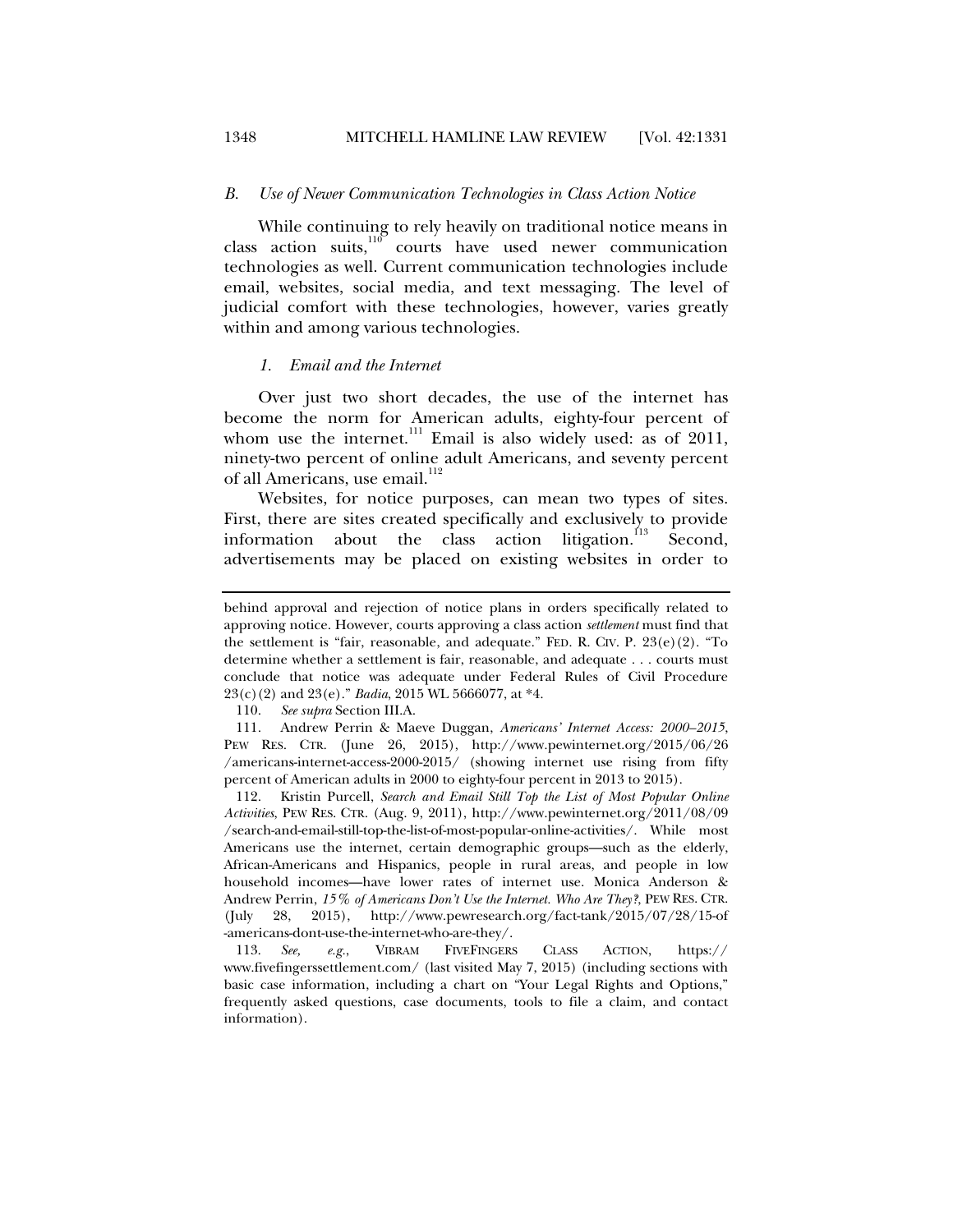effect publication notice, much like advertisements placed in print media.<sup>114</sup>

The first use of the internet for class action notice was in  $1997<sup>115</sup>$  The use of email and websites in class action notice plans is now fairly common practice.116 These internet communications are often combined with more traditional means of notice, $117$  but may be used alone. $118$ 

However, some cases do not incorporate such electronic methods, instead using only traditional means. Some do so without explaining why those means were the "best," and thus better than electronic means, under Rule  $23(c)(2)(B)$ .<sup>119</sup> On the other hand,

 117. *See, e.g.*, Morey v. Louis Vuitton N. Am., Inc., No. 11cv1517 WQH, 2014 WL 109194, at \*3–4 (S.D. Cal. Jan. 9, 2014) (finding notice that included emailed notice, mailed notice, website publication, and newspaper publication complied with Rule 23).

 118. *In re* Pool Prods. Distrib. Mkt. Antitrust Litig., 310 F.R.D. 300, 307 n.34 (E.D. La. Aug. 31, 2015) (approving notice plan using email, along with publication in newspapers and on websites, and concluding that, in this case, mailed notice to additional possible class members was "impracticable and unreasonable given the total amount of the settlement").

 119. *See, e.g.*, *In re Nat'l Football League Players' Concussion Injury Litig.*, 307 F.R.D. at 385 (approving notice via first-class mail and noting that it was well settled that such mail usually fulfills the requirements of Rule 23 and constitutional due process, but not discussing why email was not used or why first-

 <sup>114.</sup> *See, e.g.*, Jermyn v. Best Buy Stores, L.P., No. 08 Civ. 00214, 2010 WL 5187746, at \*8 (S.D.N.Y. Dec. 6, 2010) (approving notice on Best Buy's website, in part because it "is similar to publishing notice in a nationwide newspaper"); *In re*  Nat'l Football League Players' Concussion Injury Litig., 307 F.R.D. 351, 385 (E.D. Penn. Apr. 22, 2015) (approving settlement of class action where notice included advertisements on "popular" websites, including CNN, Facebook, Weather.com, and Yahoo!).

 <sup>115.</sup> Ginsberg, *supra* note 96, at 741 n.16.

 <sup>116.</sup> *See* Palma v. Metropcs Wireless, Inc., No. 8:13-CV-698-T-33MAP, 2014 WL 235478, at \*2 (M.D. Fla. Jan. 22, 2014) ("A number of courts have determined that email is an inexpensive and appropriate means of delivering notice of an action to a class."); Theodore Z. Wyman, Annotation, *Sufficiency of Legal Notice Provided by Online Publication or Electronic Mail in Class Action Suits*, 84 A.L.R. Fed. 2d 103, pt. I §§ 1–2 (2014) ("The creation and implementation of dedicated class action litigation or class settlement websites have become a common and essential part of modern class action notification programs. . . . A large group of decisions have ratified class notification plans . . . that include an element of online publication . . . often part-and-parcel with more traditional publication notice."); MANUAL FOR COMPLEX LITIGATION (FOURTH) § 21.311 (2004) ("Many courts include the Internet as a component of class certification and class settlement notice programs.").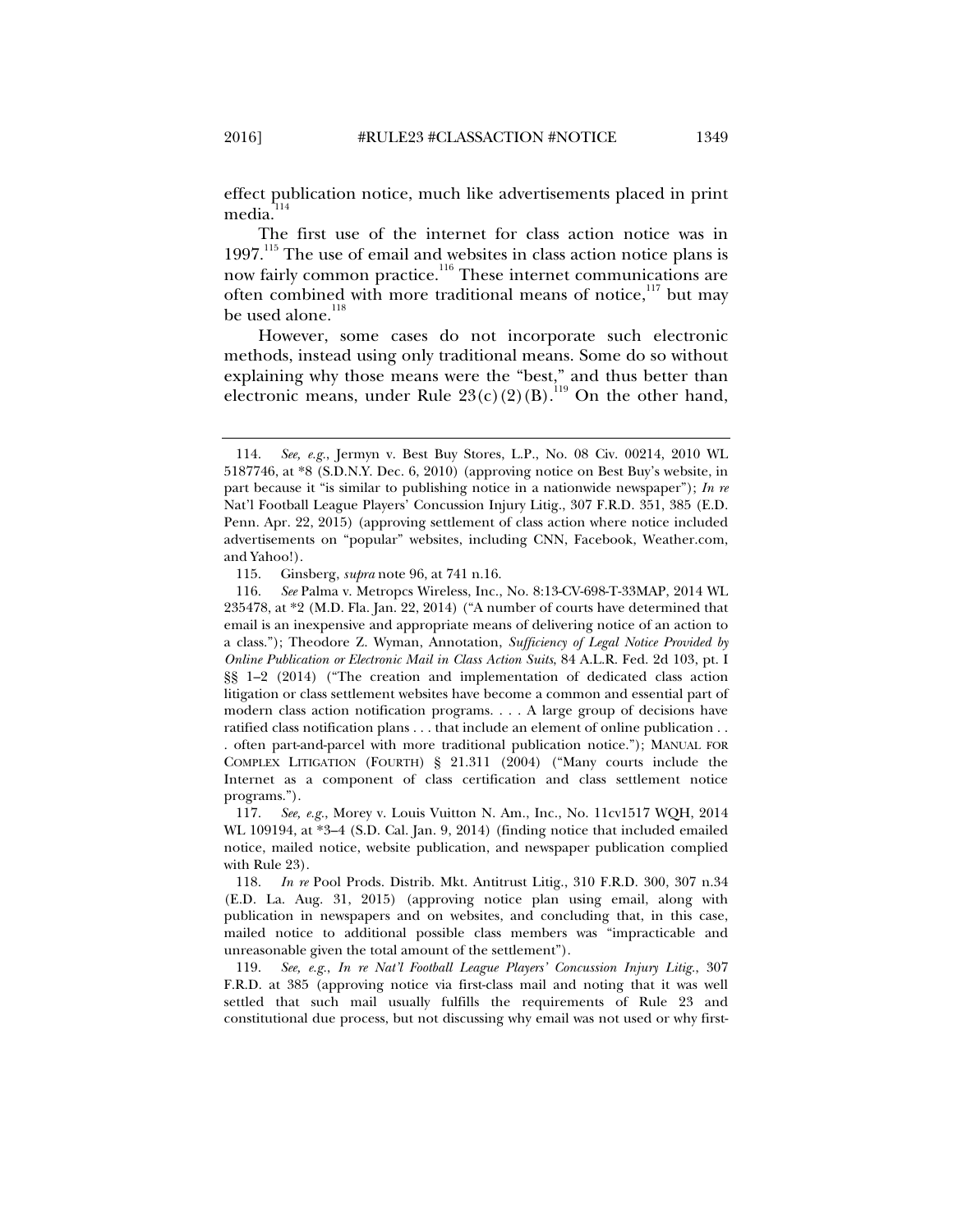some cases provide explanations for rejecting the use of email or for subordinating it to first-class mail: explanations include concerns about email being "disruptive" and invasive of privacy;<sup>120</sup> concerns about an email communication's trustworthiness;<sup>121</sup> and lack of showing that email would be better than mail.<sup>122</sup> Overall, the use of email, especially when proposed as a substitute to traditional notice means, has been more controversial than the use of websites for publication.<sup>123</sup>

Websites and email are also useful for other aspects of class action litigation, particularly participation by class members.<sup>124</sup> Both email and websites can be used to facilitate communication between parties and attorneys that goes beyond the notice mandated by Rule  $23(c)(2)(B)$  or directed by courts.<sup>125</sup> Websites are used as claims administration tools $126$  and could also be used as

class mail was the "best" notice in the circumstances); Dick v. Sprint Commc'ns Co. L.P., 297 F.R.D. 283, 292 (W.D. Ky. 2014) (finding that notice through direct mailings, as part of a larger notice scheme, satisfied Rule  $23(c)(2)(B)$  without discussing why email was not considered for notice).

 <sup>120.</sup> Hart v. U.S. Bank NA, No. CV 12-2471-PHX-JAT, 2013 WL 5965637, at \*6 (D. Ariz. Nov. 8, 2013); *see also* Lewis v. Huntington Nat'l Bank, No. C2-11-CV-0058, 2011 WL 8960489, at \*2 (S.D. Ohio June 20, 2011) (ordering email notice to former employees, but not for current employees because defendant likely had accurate addresses for those potential class members, making disclosure of their email addresses an unnecessary intrusion on privacy).

 <sup>121.</sup> *See* Karvaly v. eBay, Inc., 245 F.R.D. 71, 91 (E.D.N.Y. 2007) (concluding that "notification by electronic mail creates risks of distortion or misleading notification that are substantially reduced when first-class mail is used" (citing Reab v. Elec. Arts, Inc., 214 F.R.D. 623, 630–31 (D. Colo. 2002)). *But see Lewis*, 2011 WL 8960489, at \*2 (concluding that the concern in *Karvaly* and *Reab* about distortion of email is unpersuasive).

 <sup>122.</sup> Minter v. Wells Fargo Bank, N.A., 283 F.R.D. 268, 274 (D. Md. 2012) (denying notice via email through defendant's billing system because plaintiffs had not shown that email would be less difficult and expensive compared to direct mail, and because defendant likely only had "email addresses for a minority of class members").

 <sup>123.</sup> *See* 3 WILLIAM B. RUBENSTEIN, NEWBERG ON CLASS ACTIONS § 8:30, Westlaw (database updated Dec. 2015).

 <sup>124.</sup> *See generally* Klonoff, Herrmann & Harrison, *supra* note 100, at 730 (offering proposals for "integrating the internet into virtually every aspect of the class action process"). "The internet has become entrenched in the American way of life and provides a mechanism through which absent class members' right to participate meaningfully in class action litigation can be realized." *Id.* at 729.

 <sup>125.</sup> *Id.* at 762–68.

 <sup>126.</sup> *Id.* at 751–52.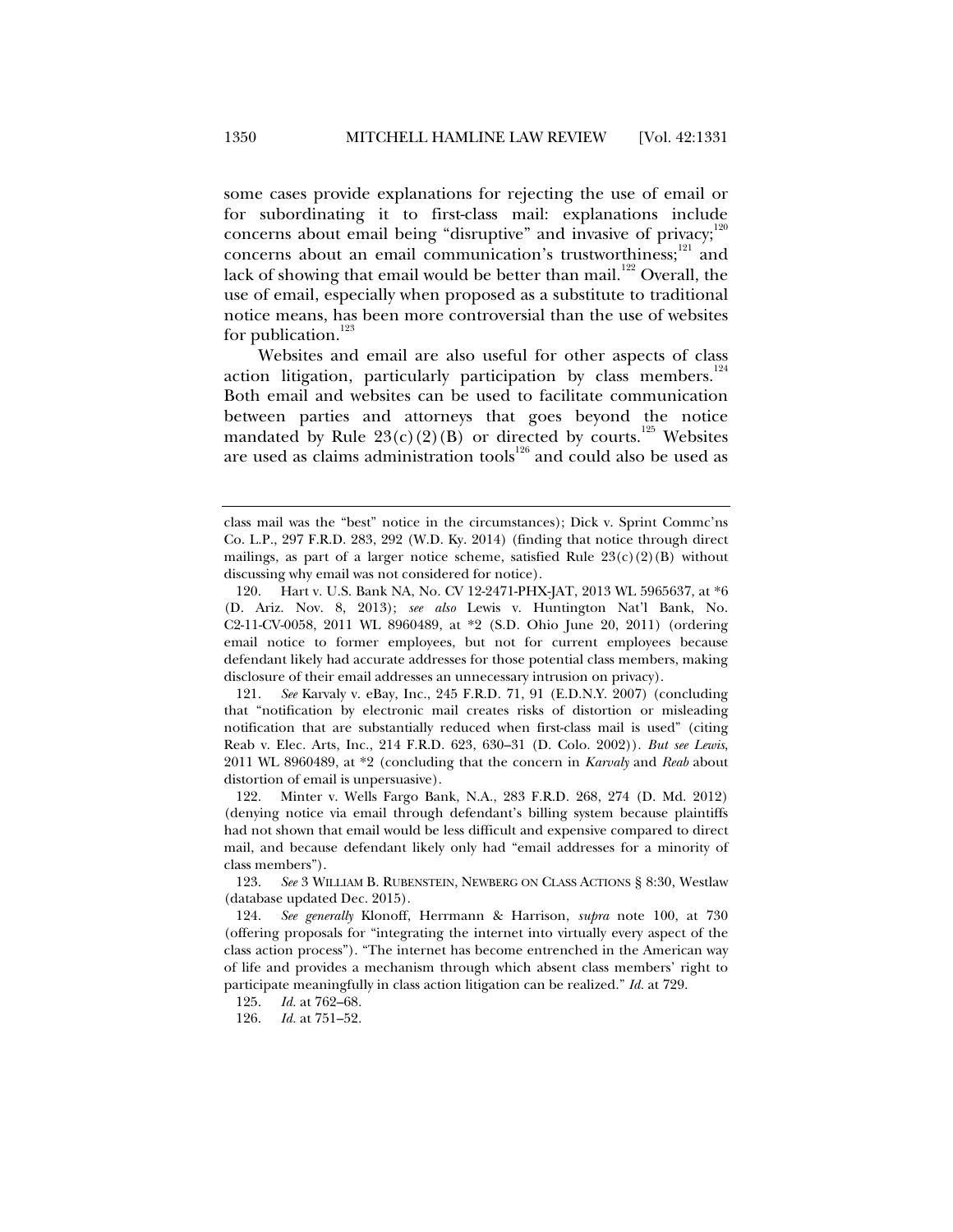a federally designated repository of class action information.<sup>127</sup> Courts could also webcast class action proceedings.<sup>12</sup>

### *2. Social Media*

Social media<sup>129</sup> began just under twenty years ago,<sup>130</sup> but it has become very popular: in only ten years, the percentage of American adults using social networking sites went from seven to sixty-five percent.<sup>131</sup> Social media sites generally allow users to display their own content, view others' profiles and content, and publish reactions to what other users are doing.<sup>132</sup> Many social media sites allow users to send and receive private messages in a manner similar to email, $133$  and many also display advertising.<sup>134</sup>

 130. *See* Terrell, *supra* note 129; *see also* Drew Hendricks, *Complete History of Social Media: Then and Now*, SMALL BUS. TRENDS (May 8, 2013), http:// smallbiztrends.com/2013/05/the-complete-history-of-social-media-infographic

.html ("The first social media site that everyone can agree actually was social media . . . lasted from 1997 to 2001.").

 131. Andrew Perrin, *Social Media Usage: 2005–2015*, PEW RES. CTR. (Oct. 8, 2015), http://www.pewinternet.org/2015/10/08/social-networking-usage-2005 -2015. "Social media" and "social networking" are not precisely the same, but the differences are not important to the discussion in this Comment. *See* Hudson & Roberts (Camp), *supra* note 129, at 769 (citing Lon S. Cohen*, Is There a Difference Between Social Networking and Social Media?*, COHENSIDE (Mar. 3, 2009), http:// cohenside.blogspot.com/2009/03/is-there-difference-between-social.html).

 132. *See, e.g.*, *What Is a Facebook Page?*, FACEBOOK HELP CTR., https:// www.facebook.com/help/174987089221178 (last visited May 7, 2016) (describing the purpose of a Facebook page for an organization); *What Is My Profile?*, FACEBOOK HELP CTR., https://www.facebook.com/help/133986550032744 (last visited May 7, 2016) (describing a Facebook profile); *New User FAQs*, TWITTER HELP CTR., https://support.twitter.com/articles/13920 (last visited May 7, 2016) (describing how users communicate using Twitter).

 133. *See* Nitin Bhandari, *The Rise of the Private Message on Social Media*, SOCIOBITS.ORG (Sept. 6, 2015), http://www.sociobits.org/2015/09/the-rise-of-the

 <sup>127.</sup> *Id.* at 756.

 <sup>128.</sup> *Id.* at 757–62.

 <sup>129. &</sup>quot;[M]ost people define [social media] as the ability to use the internet to share and communicate instantly with others, even across great distances." Keith Terrell, *The History of Social Media*, HISTORY COOPERATIVE (June 16, 2015), http://historycooperative.org/the-history-of-social-media; *see also* Susan C. Hudson & Karla K. Roberts (Camp), *Drafting and Implementing an Effective Social Media Policy*, 18 TEX. WESLEYAN L. REV. 767, 769 (2012) ("[N]o standard definition exists because the forums and applications change so rapidly. Though there is no standard definition, it is generally agreed that social media is a form of electronic communication that allows user-generated interaction between the media's creator and the user.").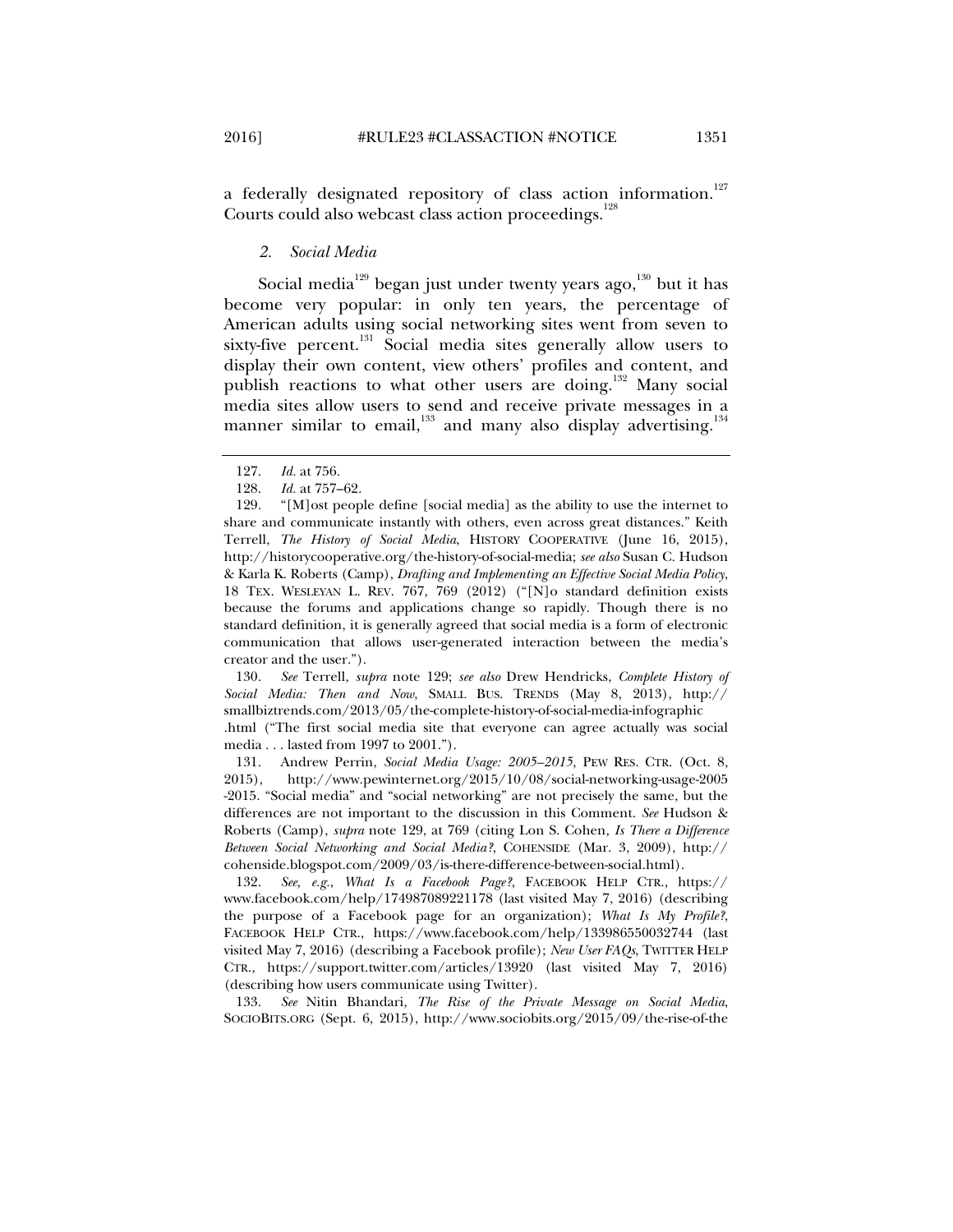Many sites also have tagging features that aid users in finding information.<sup>1</sup>

Despite the popularity of social media<sup>136</sup> and the fact that at its core, social media—like mail, television, and newspapers—is a means of communication, $137$  courts have been hesitant to allow use of its full capabilities for class action notice purposes. Even when social media is used, it is somewhat common for courts to view social media sites in the same way as websites—where sites display passive, general advertisements—by listing traditional websites and social media sites together when describing a notice plan, thus grouping the two categories together as the same type of communication.<sup>138</sup> It is not clear if such notice publication is utilizing targeted advertising and other sophisticated tools based on the large amounts of personal data that the sites collect.<sup>139</sup>

In contrast, some cases have used social media tools that allow for more targeted contacting of potential class members, such as in

136. *See supra* note 131 and accompanying text.

 137. *See supra* note 129 and accompanying text (defining social media as a way to communicate).

 138. *See, e.g.*, Johnson v. Gen. Mills, Inc., No. SACV 10-00061-CJC, 2013 WL 3213832, at \*4 (C.D. Cal. June 17, 2013) (approving settlement where the notice plan included, among other aspects, "hundreds of highly trafficked websites including Facebook.com and Yahoo.com"); *In re* Imprelis Herbicide Mktg., Sales Practices & Prods. Liab. Litig., 296 F.R.D. 351, 363 & n.6 (E.D. Pa. 2013) (finding that the notice program satisfied Rule 23 and noting that, in addition to the "[n]early 69,000 potential class members [who] received direct notice of the settlement, . . . tens of thousands of others were notified by publication," including through advertisements on "AOL, Facebook, Yahoo!, Google, and other sites," and "108,416 unique visitors had viewed the [s]ettlement website").

 139. See *Johnson*, 2013 WL 3213832, at \*4 and *In re Imprelis Herbicide Mktg*, 296 F.R.D. at 363 n.6, for an example of two cases that do not describe whether a notice plan that included use of Facebook used advertisements targeted to particular categories of users.

<sup>-</sup>private-message-on-social-media/3472.

 <sup>134.</sup> *See* Shea Bennett, *Social Media Ad Spending: Statistics & Trends [INFOGRAPHIC]*, ADWEEK BLOG NETWORK (Dec. 9, 2014), http://www.adweek.com /socialtimes/social-ad-spend-stats-trends/503712 (noting that "[s]ocial media advertising is big business" and that Facebook and Twitter are more popular with marketers).

 <sup>135.</sup> *See* Rebecca Hiscott, *The Beginner's Guide to the Hashtag*, MASHABLE (Oct. 8, 2013), http://mashable.com/2013/10/08/what-is-hashtag/#RsGfrJGbeuqT (explaining that "the pound sign (or hash) turns any word or group of words that directly follow it into a searchable link" and discussing six social media platforms that support its use).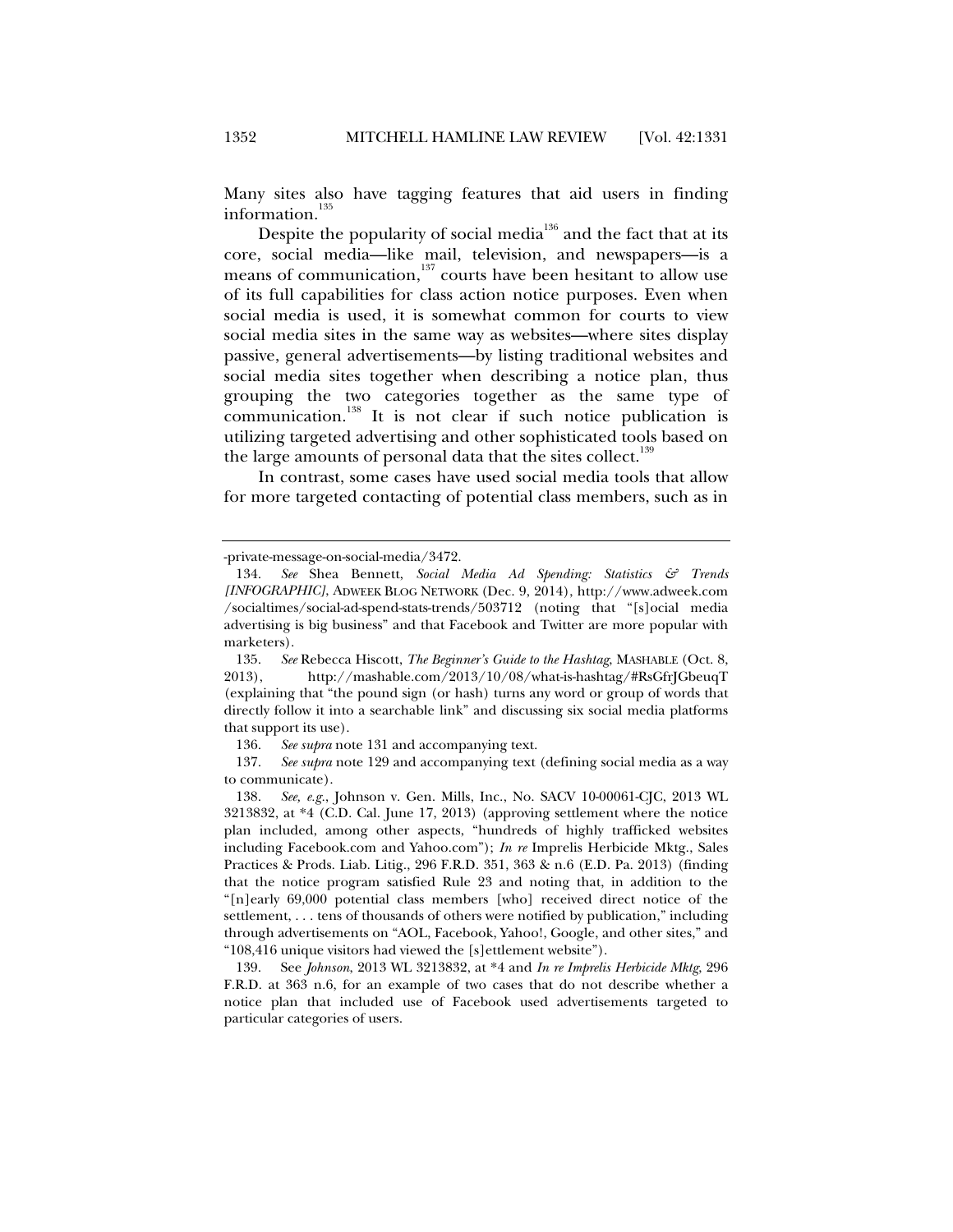*Kelly v. Phiten USA, Inc*. 140 In *Kelly*, "[n]otice was displayed on Phiten's Facebook page, which delivered individual e-mail notification to its more than 75,000 fans and also appeared on each fan's Facebook homepage."<sup>141</sup>

Though it did not reach the stage of being a Rule 23 class action suit, *Mark v. Gawker Media LLC* took a novel step that may have class action implications when it allowed plaintiffs to "follow" potential opt-in plaintiffs on Twitter, though they could not "friend" them on Facebook.<sup>142</sup> Earlier in the litigation, Gawker argued that Twitter should not be used since there was no evidence that potential collective members would receive notice that way, but the court was unconvinced: "the Court finds it unrealistic that Defendant's former interns do not maintain social media accounts; the vast majority likely have at least one such account, if not more."143 At least one other case has acknowledged the potential utility of social media for contacting potential class members directly.<sup>144</sup>

Courts seem more comfortable using newer technologies when the suit itself has some kind of relationship to use of the technology. An early example of this type of reasoning supporting use of notice via email appeared in a class action suit against the website PayPal.<sup>145</sup> Despite previous reservations about using email as

 <sup>140. 277</sup> F.R.D. 564 (S.D. Iowa 2011).

 <sup>141.</sup> *Id.* at 569. The success of these notifications is not assured; Facebook users can control whether or not Facebook can send email and text messages at all, and, to some extent, which notifications are allowed. *Notification Basics & Settings*, FACEBOOK HELP CTR., https://www.facebook.com/help/327994277286267 (last visited May 7, 2016).

 <sup>142.</sup> Mark v. Gawker Media LLC, No. 13 Civ. 04347, 2015 WL 2330274, at \*1–2 (S.D.N.Y. Apr. 10, 2015); *see also* Kang, *supra* note 9.

 <sup>143.</sup> Mark v. Gawker Media LLC, No. 13 Civ. 04347, 2014 WL 5557489, at \*4–5 (S.D.N.Y. Nov. 3, 2014).

 <sup>144.</sup> *See* Angell v. City of Oakland, No. 13-CV-00190 NC, 2015 WL 65501, at \*4, 11 (N.D. Cal. Jan. 5, 2015) (approving notice plan that included directly contacting class members who were unresponsive to a mailed communication, such as phone, email, Facebook, and Twitter). Another interesting issue, similar to that of using social media for class notice, is the utility and appropriateness of using social media for service of court papers. *See* Jacob Gershman, *Plaintiff Can Use Facebook to Notify Ex-Wife of Lawsuit*, WALL ST. J. (Jan. 22, 2016, 4:58 PM), http://blogs.wsj.com/law/2016/01/22/plaintiff-can-use-facebook-to-notify-ex-wife -of-lawsuit.

 <sup>145.</sup> Farinella v. Paypal, Inc., 611 F. Supp. 2d 250, 257 n.10 (E.D.N.Y. 2009).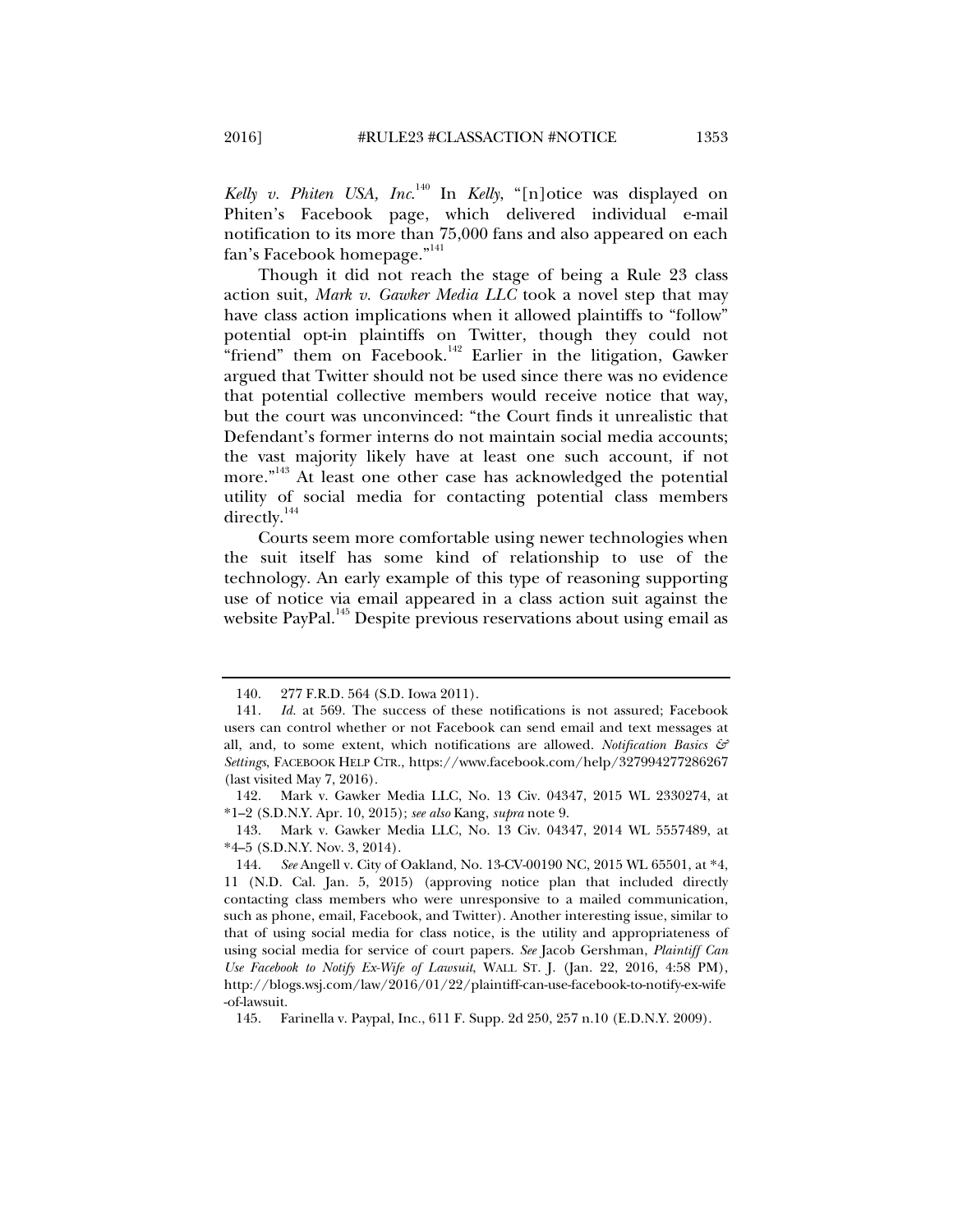the primary method for notifying class members, the court found that notice by email was appropriate:

[T]he Court is satisfied that potential class members in this case are uniquely suited for email notification because (1) their interactions with the defendants have exclusively or predominantly been via email and over the internet and (2) while the email addresses associated with their PayPal accounts have been verified by the defendants, their mailing addresses have not.<sup>140</sup>

Similarly, when a party to a class suit is itself a social media platform, using the communication options in that platform can be a large part of providing notice.147 In *Evans v. Linden Research, Inc.*, a suit involving a class of individuals who participated in the internet virtual-world Second Life, the court approved a notice plan that included notice "on Facebook targeting individuals who have expressed an interest in Second Life."<sup>148</sup>

While some cases indicate a willingness to accept use of social media, the limited number of cases and the limited ways that some of those cases used social media indicate that such platforms are far from being a standard part of the class action notice toolbox.

#### *3. Text Messaging*

Text messaging has become a popular method communication: eighty-five percent of American adults own a cell phone, and eighty percent of cell phone owners use their phones to send or receive text messages.<sup>149</sup> Text messaging may be

 <sup>146.</sup> *Id.* 

 <sup>147.</sup> *See* Lane v. Facebook, Inc., 696 F.3d 811, 818 (9th Cir. 2012) (approving settlement of class action where, with Facebook as the defendant, the class consisted of Facebook users, and Facebook provided notice through email to individual class members and posting "notice of the settlement in the 'Updates' section of members' personal Facebook accounts," in addition to publishing notice in *USA Today*).

 <sup>148.</sup> Evans v. Linden Research, Inc., No. C-11-01078 DMR, 2013 WL 5781284, at \*3 (N.D. Cal. Oct. 25, 2013).

 <sup>149.</sup> Maeve Duggan & Lee Rainie, *Cell Phone Activities 2012*, PEW RES. CTR. (Nov. 25, 2015), http://www.pewinternet.org/2012/11/25/cell-phone-activities -2012/. Globally, seventy-five percent of those who own a cell phone regularly use text messaging. *Global Digital Communication: Texting, Social Networking Popular Worldwide*, PEW RES. CTR., http://www.pewglobal.org/2011/12/20/global-digital -communication-texting-social-networking-popular-worldwide/ (last updated Feb. 29, 2012).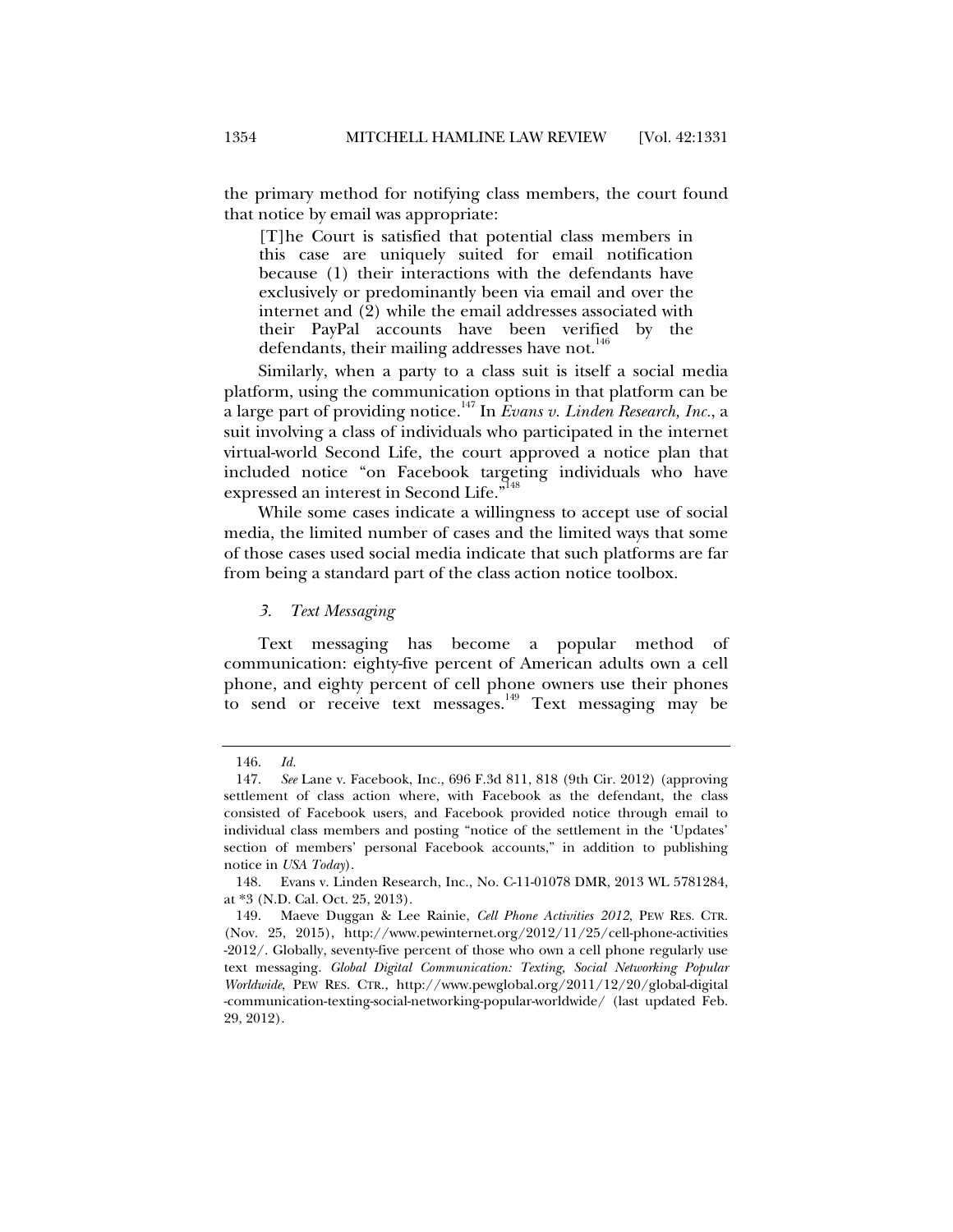displacing other forms of communication, such as voice calls<sup>150</sup> and email.<sup>151</sup>

Like courts' infrequent use of social media's capabilities beyond general banner advertisements,<sup>152</sup> courts have rarely used text messaging. In *In re Penthouse Executive Club Compensation Litigation*, while notice was sent via first-class mail, the claims administrator also sent two text messages to class members.<sup>153</sup> However, in some cases where the phone numbers of class members were likely known, since the litigation itself centered on phone calls, text messaging was not used, and the court did not offer any comment on the possibility of using text messaging for notice.<sup>154</sup>

In sum, even when courts allow use of email, websites, social media, and text messaging, there are often still traditional components to the notice plan. Notice plans that otherwise rely heavily on internet advertising and email may still include physical mail and more traditional publication notice, and there may be little discussion of why each component is necessary.<sup>155</sup>

 155. *See, e.g.*, Fleisher v. Fiber Composites, LLC, No. CIV.A. 12-1326, 2014 WL 866441, at \*9 (E.D. Pa. Mar. 5, 2014) (approving settlement of class action involving purchasers of defective decking material where notice included direct notice via email and direct mail using information in defendant's records, as well

 <sup>150.</sup> Hope Yen, *Popularity of Texting Edges Out Cell Phone Calls*, HUFFINGTON POST, http://www.huffingtonpost.com/2009/12/15/popularity-of-texting-edg\_n \_392721.html (last updated May 25, 2011) (noting the increase in text-messaging, especially among teens, and the decrease in the length of phone calls).

 <sup>151.</sup> Alex Mindlin, *The Decline of Web-Based E-Mail*, N.Y. TIMES (Feb. 6, 2011), http://www.nytimes.com/2011/02/07/business/media/07drill.html?\_r=0

<sup>(</sup>reporting that young internet users are communicating through text messaging and Facebook rather than email).

 <sup>152.</sup> *See supra* Section III.B.2.

 <sup>153.</sup> *In re* Penthouse Exec. Club Comp. Litig., No. 10 CIV. 1145 KMW, 2014 WL 185628, at \*7 (S.D.N.Y. Jan. 14, 2014).

 <sup>154.</sup> *See* Reed v. 1-800 Contacts, Inc., No. 12-CV-02359 JM BGS, 2014 WL 29011, at \*1 (S.D. Cal. Jan. 2, 2014) (approving settlement where notice to class of persons whose confidential phone calls had been intentionally recorded included physically mailed notices and publication in newspapers in relevant geographic areas); Spillman v. RPM Pizza, LLC, No. CIV.A. 10-349-BAJ, 2013 WL 2286076, at \*2 (M.D. La. May 23, 2013) (noting that a testifying notice expert considered giving direct notice to a class of persons who received automated telephone calls ("robo-calls") to their cellular phone numbers through the "reverse appends" method, where names and addresses associated with known phone numbers are sought, but concluded it was too costly and ineffective and instead used a notice plan including press releases and ads on general interest websites).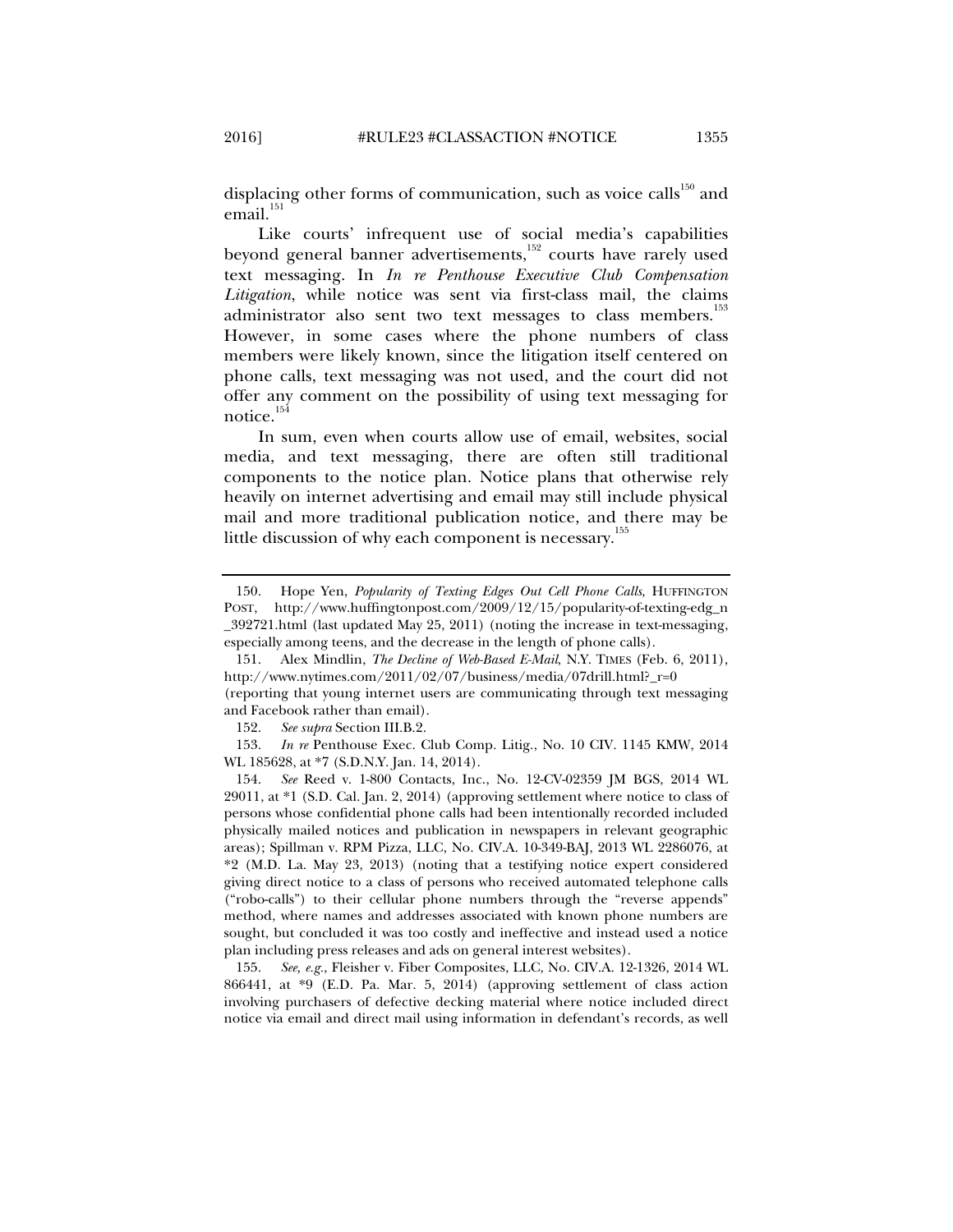# IV. DOES RULE  $23(C)(2)(B)$  REQUIRE USE OF NEWER TECHNOLOGIES LIKE SOCIAL MEDIA?

Even though social media and text messaging are now undeniably very popular, when considering whether they should be used for class action notice, the directive of the rule remains paramount. The directive of Rule  $23(c)(2)(B)$  is such that it often requires use of newer technologies. The scarce use of newer technologies, however, suggests that courts do not adequately assess notice plans' compliance with the standard in the rule. This appears to be in part because courts lack meaningful measurements of best notice. Therefore, courts need to take better control of notice plans and more carefully police compliance with the rule.

# *A. Rule 23(c)(2)(B), by Its Plain Language, Often Requires Use of Newer Communications Technologies*

"Does Rule  $23(c)(2)(B)$  require use of newer technologies like social media?" Of course not. Rule  $23(c)(2)(B)$  requires that class members be sent "the best notice that is practicable under the circumstances."

However, courts' continued reliance on physical mail and publication in print media means that courts are not always doing what Rule  $23(c)(2)(B)$  requires. Relying heavily on direct mail, newspaper publication, and other traditional publication avenues cannot often be the best notice practicable with the ubiquity of social media and text messaging, $\frac{1}{156}$  not to mention email and general internet use, $157$  in the United States. This is especially true given the problems that were associated with those traditional communications means before the rise of the internet.<sup>158</sup>

If potential class members are likely to include many people in demographic groups that use social media or text messaging at especially high rates,<sup>159</sup> those methods of communication are

as publication on the websites of certain, in some cases deck-focused, magazines, and in print editions of *USA Today* and the *Wall Street Journal*, but not detailing why each component was necessary).

 <sup>156.</sup> *See supra* Sections III.B.2–.3.

 <sup>157.</sup> *See supra* Section III.B.1.

 <sup>158.</sup> *See supra* Section III.A.

 <sup>159.</sup> *See* Perrin, *supra* note 131 (summarizing trends in social media use between demographic groups).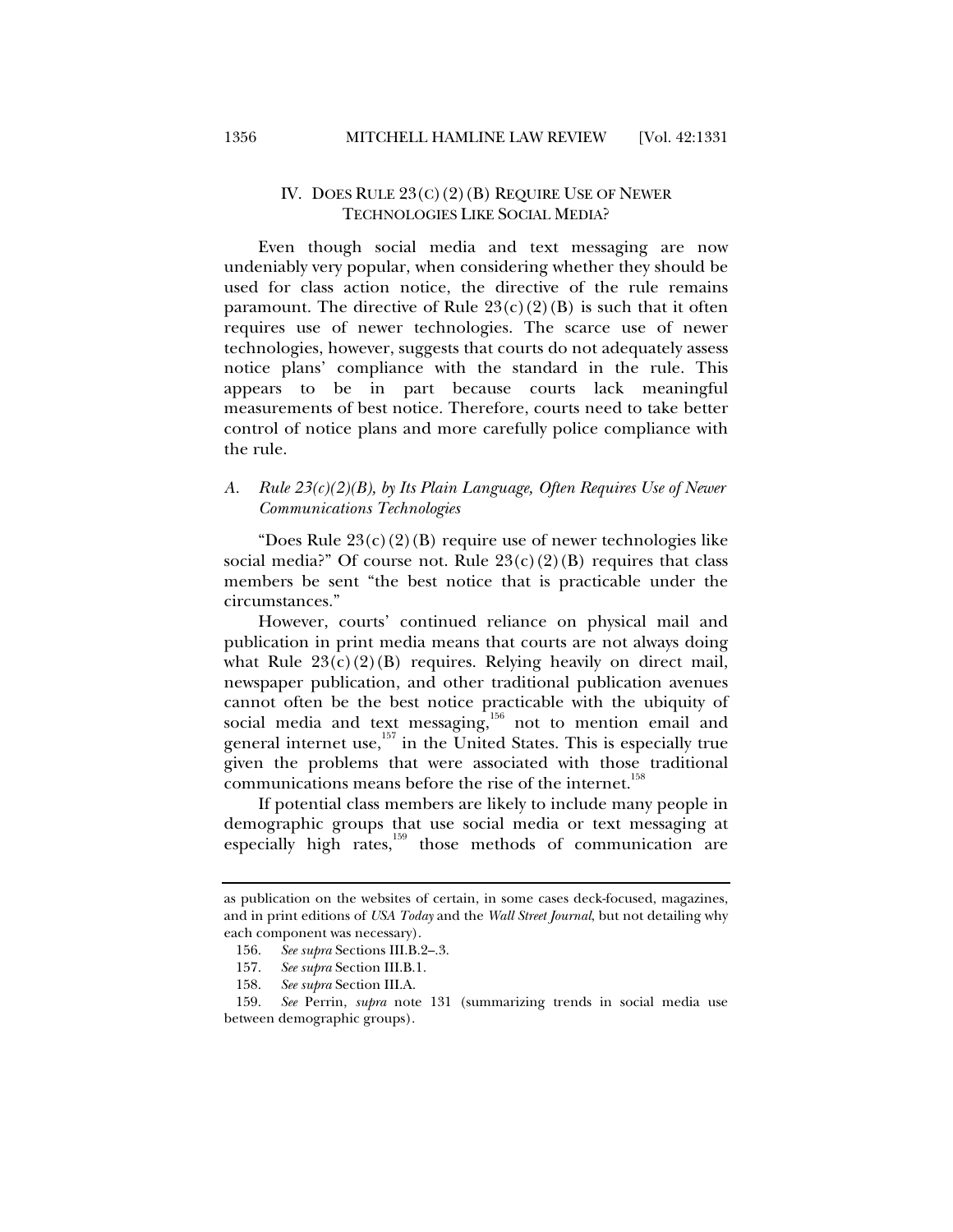especially likely to constitute the best notice under the circumstances. Identifying these demographic differences between methods of communication recognizes that physical mail, and other traditional notice means, may be the best practicable under the circumstances for classes including, among others, many elderly people and rural residents.<sup>160</sup>

Creative use of social media offers similar opportunities; while not every class will lend itself to an easily identified, already established social media presence that can be used like Phiten's Facebook page,<sup>161</sup> searching for pages and groups on Facebook both official and unofficial<sup>162</sup>—and for groups on LinkedIn, could reveal avenues to disseminate notice. While there have been some instances of using text messaging, $163$  courts also miss opportunities to put this technology to use to easily reach many likely class members.<sup>164</sup> The cases using new technologies<sup>165</sup> indicate at best inconsistency between courts and judges about what is required under Rule  $23(c)(2)(B)$ . At worst, these cases indicate a lack of attention to what notice would be best, instead relying on tradition and possibly failing to fulfill the imperative in Rule  $23(c)(2)(B)$ .

What is missing from many court orders and appellate decisions approving class action notice plans is an explicit finding that physical mail and publication are *better* than other available notice means.<sup>166</sup> While the subject matter of a suit may have no specific link to the internet or a particular communication technology—the kind of detail that seems to prompt courts to use newer communication technologies for notice<sup>167</sup>—the suit most

 <sup>160.</sup> *See* Purcell, *supra* note 112.

 <sup>161.</sup> *See* Kelly v. Phiten USA, Inc., 277 F.R.D. 564 (S.D. Iowa 2011); *supra* notes 140–41 and accompanying text.

 <sup>162.</sup> *See* Eric Eldon, *Facebook Creates New Kind of "Unofficial" Community Pages*, ADWEEK BLOG NETWORK (Apr. 1, 2010, 7:53 PM), http://www.adweek.com /socialtimes/facebooks-creates-new-kind-of-unofficial-community-pages/237934 (describing different types of Pages on Facebook).

 <sup>163.</sup> *See supra* Section III.B.3.

 <sup>164.</sup> *See supra* note 154 and accompanying text (citing cases where class members' phone numbers were known and text messaging may have been possible for notice).

 <sup>165.</sup> *See supra* Section III.B.

 <sup>166.</sup> *See supra* note 119 and accompanying text (reviewing cases that do not explicitly analyze and draw conclusions about why the notice means used were better than others, and therefore the best).

 <sup>167.</sup> *See supra* notes 145–47 and accompanying text.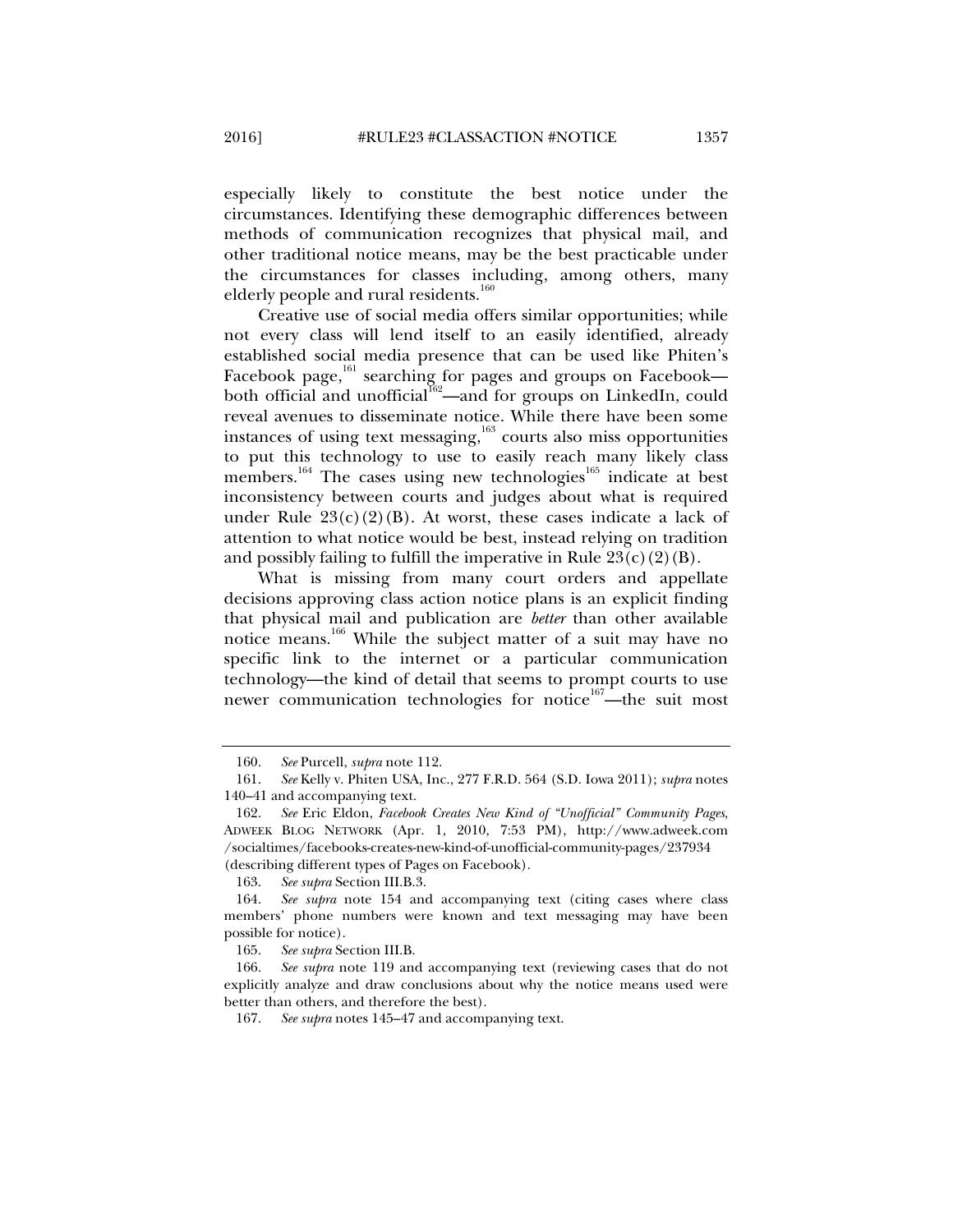often has no specific link to mail, newspapers, television, or radio, either.<sup>168</sup>

#### *B. Courts Do Not Adequately Assess Notice Plans Under Rule 23(c)(2)(B)*

Considering the low use for class action notice of some of the most popular communications platforms in the United States, it seems that courts do not adequately assess notice plans under Rule  $23(c)(2)(B)$ . Instead, the courts rely on incomplete information and/or an incomplete understanding of the information they have and how it shows, or does not show, that the methods chosen or proposed are the best practicable under the circumstances.

#### *1. Meaningful Measurements of Best Notice Are Lacking*

One reason courts may fail to direct the best notice practicable is that they may not look to meaningful measures of whether or not a particular notice method is effective. Courts take note of how many "impressions" online advertisements or a suit's dedicated website received,<sup>169</sup> but the number of people seeing a website does not necessarily correlate to the right people—members of the class—seeing the site. This echoes concerns that publication in widely circulated newspapers is meaningless if the individuals who should receive notice are not likely to read that paper. $170$ 

Measurements of impressions would likely be more meaningful if the notice was published in targeted places that made sense in the context, or, to recall Rule  $23(c)(2)(B)$ 's direction, the circumstances, of the suit. If a Facebook advertisement, for example, is displayed specifically on the pages of interest groups or other things related to the suit, or on the pages of users who have indicated an interest in something related to the  $suit<sup>171</sup>$  or who list relevant geographic areas as where they live, a

 <sup>168.</sup> *See supra* Section III.A (discussing cases on a variety of subject matter, none of which specifically center on mail, newspapers, television, or radio).

 <sup>169.</sup> *See supra* note 138 and accompanying text (citing cases where courts pointed to large numbers of websites used or impressions of suit-specific websites, without discussing whether those numbers were meaningful in the specific circumstances of the case).

 <sup>170.</sup> *See* Ginsberg, *supra* note 96, at 755–58.

 <sup>171.</sup> Such use of Facebook recalls cases where notice has been accomplished through more targeted media than general interest newspapers and websites; in cases where a unifying trait or interest of the class is known, courts direct notice in media targeted to persons with that trait or interest. *See, e.g.*, *In re* Dairy Farmers of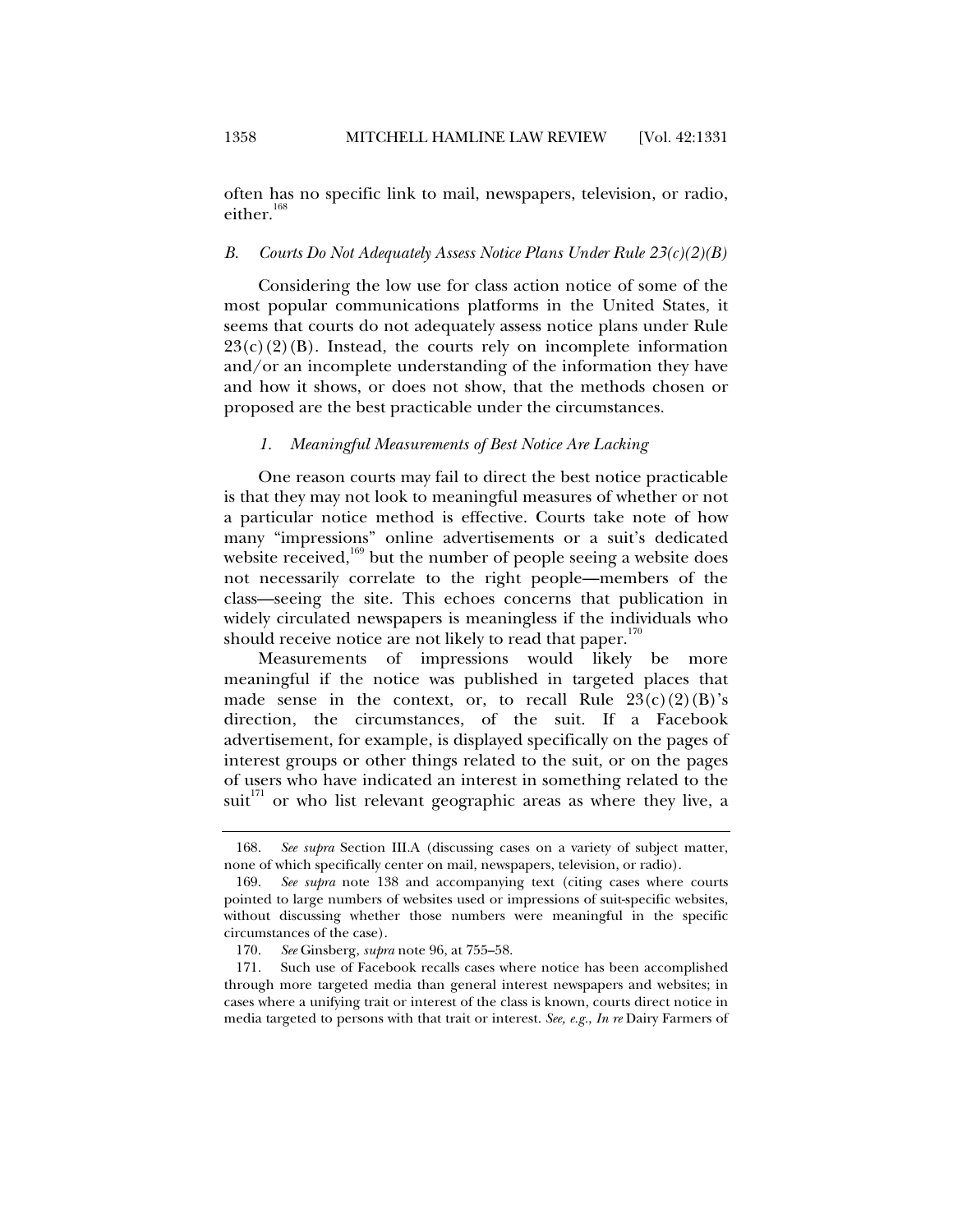smaller number of impressions of that advertisement could be more valuable than a larger number of impressions generated by an un-targeted  $ad.172}$  Use of the internet and mobile devices generates large amounts of data that could be exploited for notice and allow information about class actions to reach the right people.<sup>173</sup>

# *2. Courts Must More Actively Police Notice Instead of Leaving the Adequacy of Notice Up to Class Counsel*

Another source of possible problems with notice is the question of who polices whether notice complies with Rule  $23(c)(2)(B)$  and due process rights. Courts are responsible for this under the rule.<sup>174</sup> However, when the class, or perhaps more precisely, the class' attorneys, proposes a notice scheme, judges may only have the information provided by the class and its attorneys. While judges should be able to trust class counsel to put

Am., Inc. Cheese Antitrust Litig., No. 09-CV-03690, 2014 WL 1017515, at \*2 (N.D. Ill. Mar. 17, 2014) (directing notice via print publications or the publications' websites, specifically: *Cheese Market News*, *Dairy Foods*, the *Cheese Reporter*, and *Hoard's Dairyman*). While classes of unascertainable members may still present significant difficulty where there is little that unites class members beyond the event that makes them class members, the way entities use tools, such as social media, can provide clues as to how notice could be more effective. One possible strategy is to mirror a company's advertising in the notice scheme; if a company buys Facebook ads that will be displayed on the accounts of users of certain genders, ages, occupations, or other characteristics, the parties could purchase ads using the same criteria.

 <sup>172.</sup> It is possible that such targeted advertising is used in online notice publication. However, if that is the case, it may not be apparent from a court order. A court order stating that "[o]nline advertisements appeared on AOL, Facebook, Yahoo!, Google, and other sites" does not sufficiently describe what notice in that case truly entailed, so it is difficult to evaluate the adequacy of the court's treatment of notice, and thus the adequacy of that litigation's compliance with due process. *In re* Imprelis Herbicide Mktg., Sales Practices & Prods. Liab. Litig., 296 F.R.D. 351, 363 & n.6 (E.D. Pa. 2013).

 <sup>173.</sup> Social media sites and others generate "big data," which has enormous potential value to advertisers and thus parallel potential for class notice. *Cf.* Lisa Arthur, *What Is Big Data?*, FORBES (Aug. 15, 2013, 8:17 AM), http://www.forbes.com/sites/lisaarthur/2013/08/15/what-is-big-data/ (defining "big data" as "a collection of data from traditional and digital sources . . . that represents a source for ongoing discovery and analysis"). A more thorough discussion of big data and its potential for class notice is beyond the scope of this Comment.

 <sup>174.</sup> FED. R. CIV. P. 23(c)(2)(B).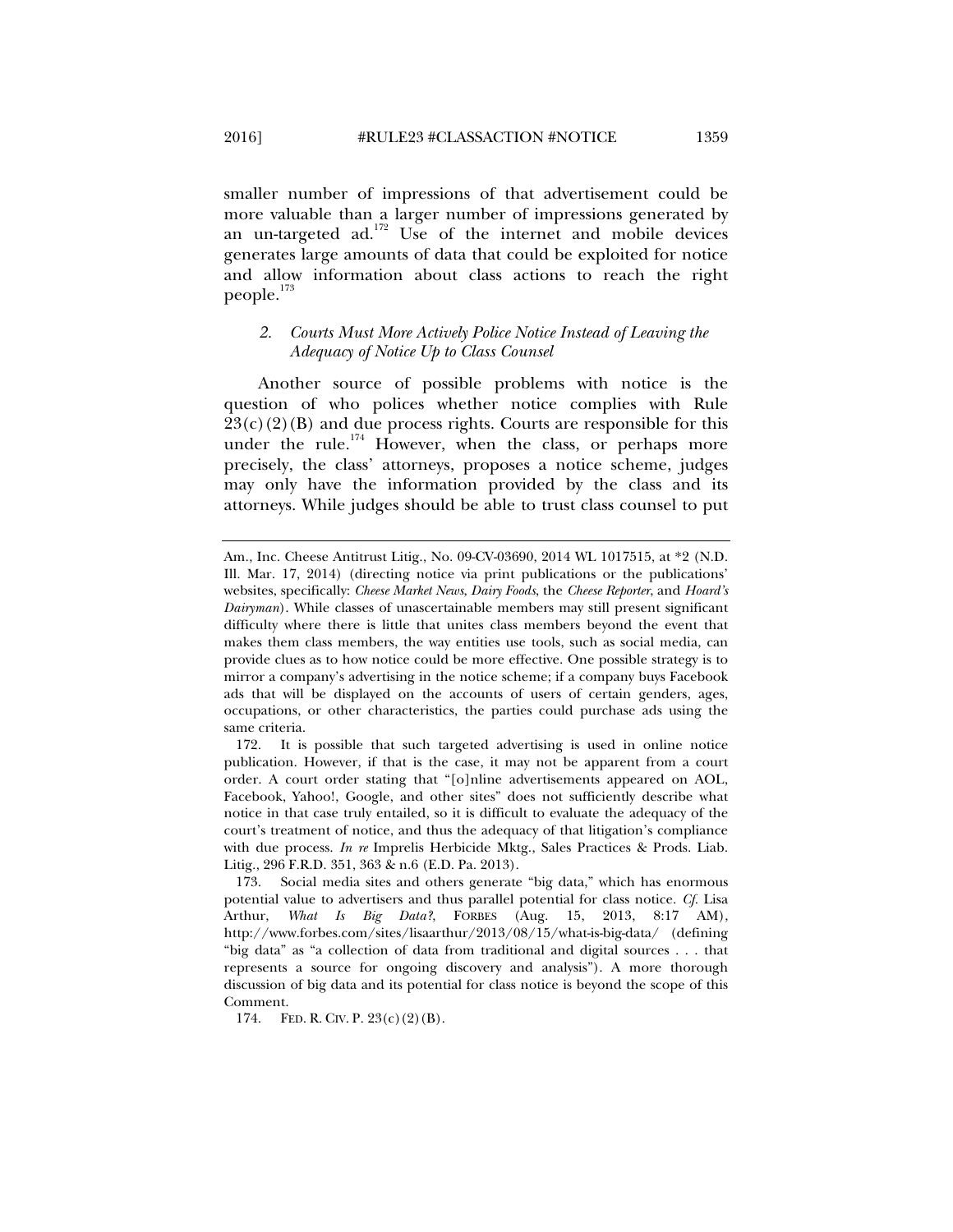the interests—and financial recovery—of the class first, class counsel can be in danger of furthering their own interests when it comes to notice, since the payments flowing to class counsel are usually dependent on the amount of the judgment or settlement, not the success rate of class notice or recovery.175 There may be additional information from an opposing party, if that party sees elements of the scheme as damaging to its interests, but parties adverse to the class are not likely to be a reliable source to police poor and inadequate notice, since fewer potential class members receiving notice could be to the advantage of parties adverse to the class.<sup>176</sup> A court, perhaps not having the resources nor the expertise to independently evaluate the sufficiency of a notice scheme, $177$ likely relies heavily on the proposals of the parties and the parties' hired experts<sup>178</sup> without independently considering what notice would constitute the "best practicable under the circumstances."

 178. There is now an industry of private companies that are hired by attorneys to provide class action notice; "[a]s repeat players and repositories of knowledge, these notice companies have professionalized the provision of notice and, in so doing, have removed from the legal arena many of the operational questions. . . ." WILLIAM B. RUBENSTEIN, NEWBERG ON CLASS ACTIONS § 8:27, Westlaw (database updated Dec. 2015); *see* Hilsee et al., *supra* note 89, at 1372 (noting use of experts on notice as well as the potential utility of experts on communication and marketing); *see also, e.g.*, *In re* Oil Spill by Oil Rig "Deepwater Horizon" in Gulf of Mex., on Apr. 20, 2010, 910 F. Supp. 2d 891, 902 (E.D. La. 2012) (appointing

 <sup>175.</sup> *See, e.g.*, HENSLER ET AL., *supra* note 57, at 77–99 (describing common arrangements for attorneys' fees and the potential for class counsel to collude with opposing counsel and otherwise act against the interests of the class); REDISH, *supra* note 37, at 211 (describing the lack of adverseness among parties in settlement class actions and its potential to harm absent class members).

 <sup>176.</sup> Fewer class members receiving notice could mean less for class action defendants to pay out, depending on the payment structure of the settlement or judgment. An adverse party might have an incentive to object to the notice plan if the plan was so inadequate that it seemed very likely to be an issue on appeal and result in additional expenses due to appeals, additional litigation, and/or settlement negotiations.

 <sup>177.</sup> The use, or lack of use, of technology in class action notice is one criticism among many regarding the justice system's adoption of newer technology. "While the law has lagged behind technological developments in the past, the Internet seems to present challenges of an entirely different order." Edward Lee, *Rules and Standards for Cyberspace*, 77 NOTRE DAME L. REV. 1275, 1279 (2002). If the Supreme Court can be described as not having "really gotten to email," it is not surprising that the judicial system is not a leader in understanding and using technology. *See Elena Kagan: Supreme Court Hasn't "Gotten To" Email*, CBS NEWS (Aug. 21, 2013, 12:07 PM), http://www.cbsnews.com/news/elena-kagan -supreme-court-hasnt-gotten-to-email (internal quotation marks omitted).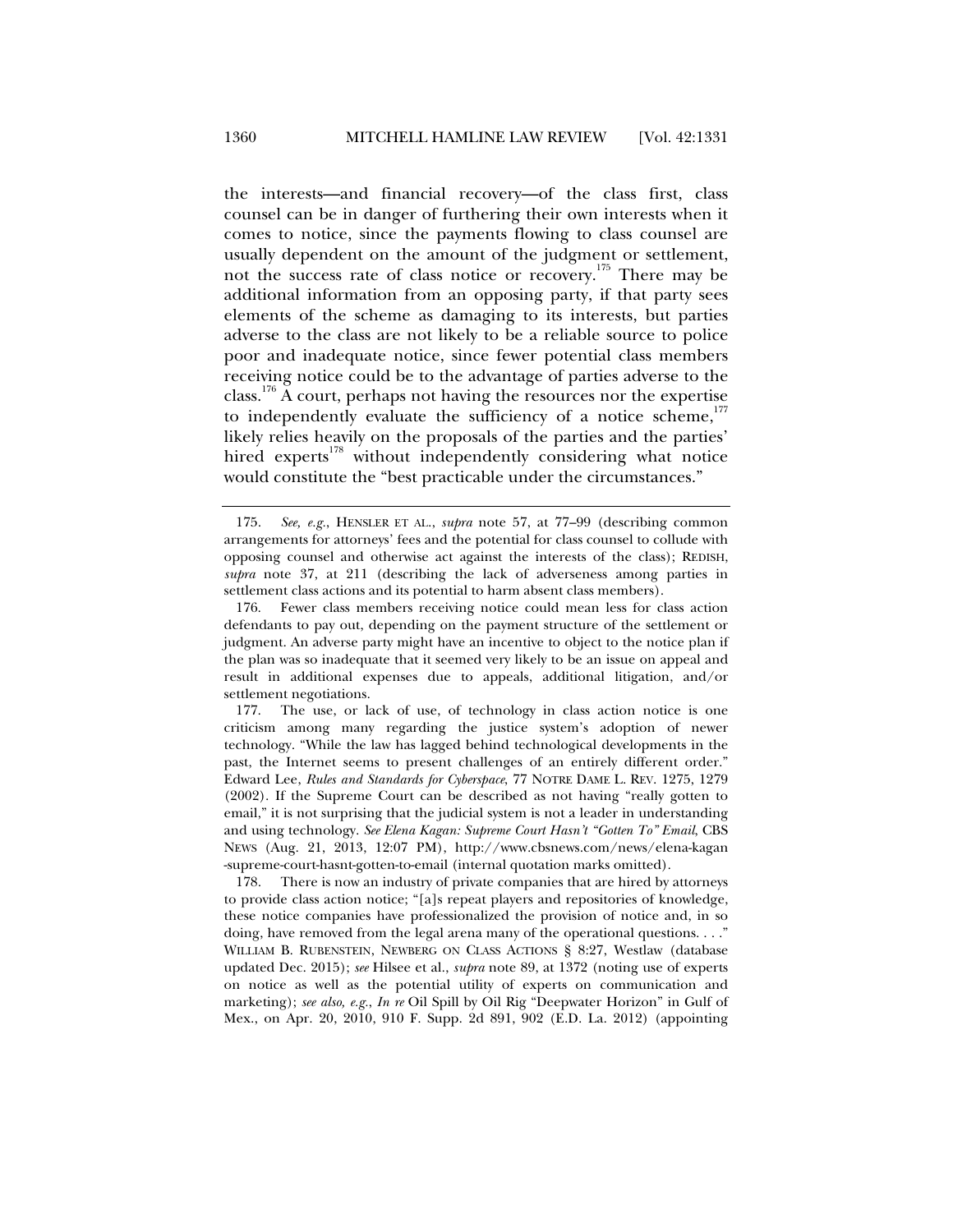Courts must, however, be more active in policing whether the notice was or will be the best practicable, whether by independently considering and researching notice options or by requiring detailed justifications from the parties for why the notice meets Rule  $23(c)(2)(B)$ 's standard and should be considered sufficient in light of absent parties' due process rights. It is the role of the courts to be the ultimate enforcer of compliance with procedural rules and protector of constitutional rights.<sup>179</sup>

While the hesitance of courts to rely more heavily on newer technologies for class action notice could be seen as a desire to use all means available and thus a tactic to protect class members, such a conclusion ignores the fact that courts frequently still confine notice to only a few tools or avenues, and when they do so, those avenues are the more traditional ones.<sup>180</sup>

#### V. CONCLUSION

The plain language of Rule  $23(c)(2)(B)$ , as well as its history and close connection with constitutional due process rights, requires that courts use newer technologies in some, perhaps even most, cases.<sup>181</sup> In all cases, notice must be based on circumstances of the case, per the language of the rule.<sup>182</sup> Given the problems with traditional means in terms of reaching potential class members, both ascertainable and unascertainable,<sup>183</sup> and the benefits of newer means,<sup>184</sup> courts must treat newer means as equally "practicable" as traditional means, and require the most appropriate, or best, means in each case.<sup>185</sup>

Hilsoft Notifications as Class Notice Administrator). However, even with the availability of such services, notice programs may not be as robust as they could be: "[l]eading notice experts have adopted the reach model for ensuring that notice programs reach substantial percentages of their class members based on documented audience statistics, but many notice programs still proceed without such data and can result in disaster." Hilsee et al., *supra* note 89, at 1373.

 <sup>179.</sup> *See* Shannon R. Wheatman & Terri R. LeClercq, *Majority of Class Action Publication Notices Fail to Satisfy Rule 23 Requirements*, 30 REV. LITIG. 53, 69 (2010) (calling on judges to be "standard-bearer[s] and stringently enforce Rule 23's requirements").

 <sup>180.</sup> *See supra* Section III.A.

 <sup>181.</sup> *See supra* Section IV.A.

 <sup>182.</sup> *See* FED. R. CIV. P. 23(c)(2)(B); *supra* Section IV.A.

 <sup>183.</sup> *See supra* Section III.A.

 <sup>184.</sup> *See supra* Section III.B.

 <sup>185.</sup> *See supra* Section IV.A.